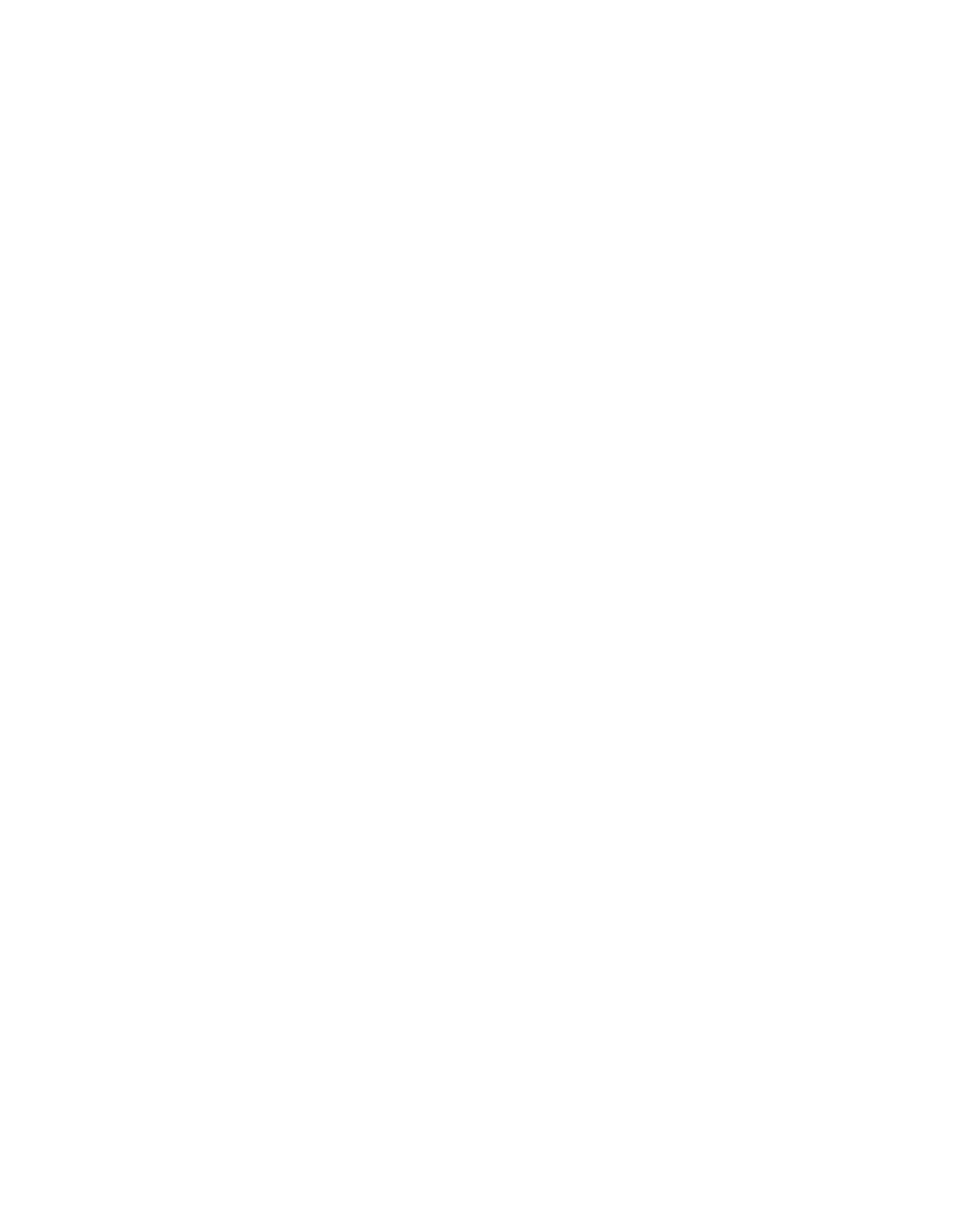#### **Executive Summary**

In 2019 the Shasta County Probation Department was awarded funding from the Board of State and Community Corrections (BSCC), under California's Prop 47 Safe Schools and Neighborhoods Act, to establish the Shasta County Misdemeanor Community Engagement Program (CEP). The project aims to increase engagement and access to community-based services among misdemeanor offenders to reduce rates of recidivism and reentry into the criminal justice system. As a requirement of funding, grantees must plan and implement a comprehensive evaluation of their funded programs. The purpose of the evaluation is to monitor Prop 47 implementation and to test the effectiveness of proposed strategies in achieving criminal justice outcomes. Funded grantees are required to submit a two-year interim evaluation report in August 2021. This mid-grant report summarizes the Department's progress toward achieving the goals and objectives outlined in the original proposal.

#### *CEP Program Goals*

The CEP program provides community outreach, engagement, and case management services to misdemeanor offenders in the justice system who have untreated substance abuse and/or mental health disorders, or who meet other eligibility criteria. The program addresses the following five overarching goals:

- Increasing access to behavioral health treatment, housing assistance, and pre-trial diversion services and supporting program retention and service completion;
- Increasing community engagement by mediating changes in anti-social values and attitudes (i.e., criminal thinking);
- Reducing barriers to navigating the court system among participating clients;
- Improving court attendance among misdemeanor offenders, including those with a history of repeated offenses or failure to appear (FTA); and
- Preventing further criminal behavior, arrest, and/or reentry into the criminal justice system.

#### *CEP Program Model*

The Shasta County Probation Department provides management and oversight of the CEP grant program in coordination with the Shasta Prop 47 local advisory committee. The Shasta County Probation Department is implementing the CEP program model through a collaborative partnership with Hill Country Health and Wellness Center (HCHWC), a Federally Qualified Health Center (FQHC), that provides integrated medical, dental, and mental health support services to clients in Shasta County. Hill Country provides case planning and assessment services to enrolled clients and refers clients to substance use disorder treatment, mental health services, and housing assistance based on identified needs. Case managers help clients adhere to their case plans and to navigate the court and community services systems by accompanying them to court hearings, substance use or mental health treatment appointments, and/or meetings with diversionary services. The CEP program also funds a Probation Assistant (PA) who engages in direct client outreach through the courts and serves as a liaison between criminal justice system partners (e.g., Probation, jail, attorneys, and the court) and HCHWC.

#### *Evaluation Methods and Design*

The evaluation of the Shasta County CEP program is being conducted by an external evaluation firm, Evaluation, Management, and Training Associates, Inc. The program evaluation utilizes a mixedmethods design that incorporates quantitative and qualitative data elements and supports both process and outcome measurement. Evaluation activities are implemented through a collaborative effort involving evaluation team members, the PA and criminal justice partners, and administrators and case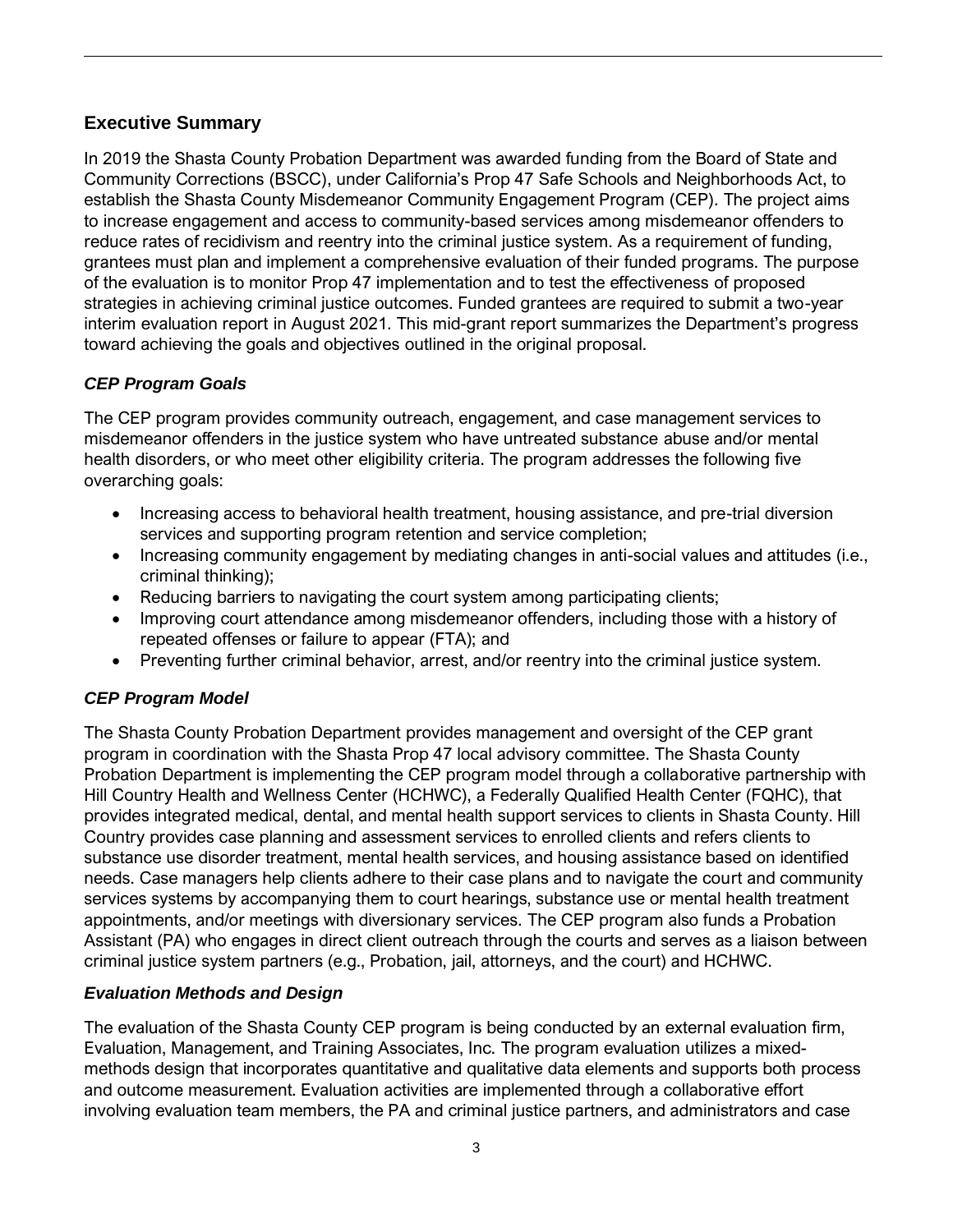managers with HCHWC. Data collection activities are managed locally by program staff who securely transfer information to the evaluation team for data cleaning, data integration, analysis, and reporting. Sources of data supporting both the process and outcome evaluation components include referral forms, intake and assessment information, service records, client surveys, and administrative records extracted from county data systems to document recidivism events.

#### *Evaluation Results*

The mid-grant report presents preliminary process and outcome findings from the external evaluation of the CEP Program. The report covers the grant period spanning from January 1, 2020, when CEP services were initiated, through the quarter ending June 30, 2021 (Q7). The following are key findings from the evaluation effort to date:

- The Shasta County Probation Department began identifying and referring CEP clients to HCHWC for enrollment in January 2020. There were 114 prospective clients identified by the PA who met eligibility requirements and who expressed a willingness to participate. Forty-five clients (39%) were ultimately enrolled. Client enrollment was slow in the first 12-months of the grant due to staffing challenges and government closures but has rapidly accelerated since January 2021.
- Within the population of enrolled clients, about 78% were eligible based on a criminal history of misdemeanor drug violations, 43% had a history of failing to appear (FTA) at a court hearing, 28% had a history of homelessness, and 28% had a history of other misdemeanor offenses.
- Once clients were identified for the program and confirmed to meet eligibility requirements, they were referred to HCHWC, where case management staff engaged in further outreach to encourage enrollment. On average, case managers contacted each client 3.8 times before successfully engaging them in services, totaling 150 contacts for those who eventually enrolled.
- There were observed differences between the population of clients who formally enrolled in the program and those in the outreach only population (clients referred but never enrolled). Specifically, the percentage of offenders with a history of drug violations or homelessness was significantly higher in the enrolled population than in the group who received outreach only. Conversely, about 13% of those in the outreach only group had mental health issues listed as an eligibility criterion at the time of referral, compared to none in the enrollment population. CEP clients were ultimately diagnosed with mental health or substance use disorders (SUD). This does indicate that clients with a documented history of mental health challenges may be more difficult to engage in services and may require more intensive outreach from case managers.
- The enrolled CEP population was 62% male and 38% female. The average age of participants was 36.5 years old. About three-quarters (75%) of clients were White, 8% were American Indian, 3% were Black or African American, and 14% were multi-racial. This generally reflects the race/ethnic composition of the larger Shasta County population.
- About 29% of CEP clients never completed high school and nearly three-quarters (73%) were unemployed. Only 16% of clients lived in independent housing. Specifically, nearly half of clients reported that they were homeless (47%), and another quarter (24%) were living in the home of a family member or relative. Seven percent were living in transitional housing and 9% reported that they were temporarily housed through a residential treatment program. The remaining four percent of clients had an unknown housing status.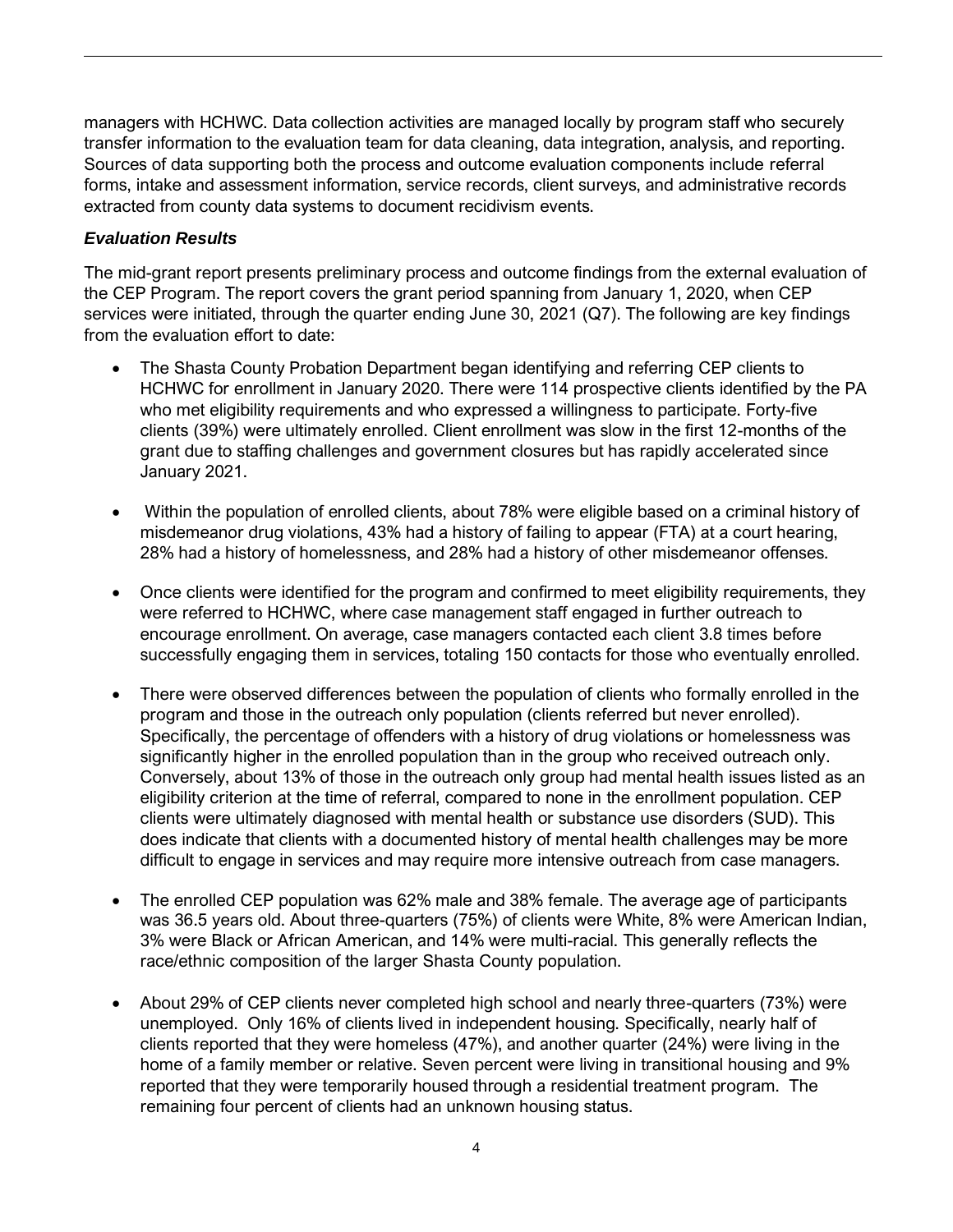- The majority of clients listed zip code areas in and around Anderson or Redding as their areas of residence, with a much small number of clients originating from the more remote northeastern portion of the county near Burney.
- Case management records documented in the HCHWC Electronic Health Record (EHR) showed that case managers delivered 290 in-person service units to participating clients. After enrolling in the program, about three-quarters of clients (72%) received up to 5 case management contacts, 13% of clients received 6-9 case management contacts, 9% percent received 10-14 contacts, and 4% received 15 or more contacts.
- Clients received various types of behavioral health and social support services as part of their program participation. All clients received case management services as anticipated. The next most widely utilized categories of services included housing assistance (51%), transportation services (49%), food assistance and other social supports (47%). The least widely utilized support was education services (11%).
- All clients who are enrolled in the CEP program complete an initial assessment that integrates a battery of behavioral health screening tools. Specific tools include the Public Health Questionnaire-9, GAD-7, Opioid Risk Tool, SBIRT, AUDIT, and the DAST. Based on results of these comprehensive biopsychosocial assessments 15% of clients were diagnosed with a mental health disorder and 18% were diagnosed with a SUD. Clients were referred to community-based behavioral health treatment programs and are monitored by HCWHC case managers for retention in services.
- Eighty-eight percent of CEP clients (88%) surveyed at the time of intake had previously appeared in court, and 89% had previously missed one or more court dates. About one-third of clients (35%) had a negative experience with the court system at some time in their past that may influence their level of engagement with the court process and their willingness to appear.
- The most frequently perceived barrier to court attendance was the inability to pay court fees, which was noted by 81.3% of all respondents. Substantial percentages of clients also reported that forgetting about the appointment (66.7%) or not wanting to be seen by anyone they knew (66.7%) were strong impediments to court attendance. This was followed closely by the percentage (58%) who did not have transportation to get to the court appointment. Clients also mentioned that they did not receive any information about their specific court date (50%). This barrier may be particularly significant within the CEP client population where housing instability and transiency are relatively common. This survey will be readministered at program exit to determine whether CEP services impacted clients' real or perceived barriers to court engagement in these areas.
- Under California law, failing to appear in court may result in a bench warrant and re-arrest and can increase jail time and penalties. Accordingly, a major focus of case management activities was to help clients attend their court dates as scheduled to prevent escalating involvement with the criminal justice system. Among CEP clients, the FTA rate reported on the court outcome tracking tool was 16% indicating that CEP clients failed to appear at 16% of all scheduled dates. This figure compares to an FTA rate of 21% among clients who were eligible for the CEP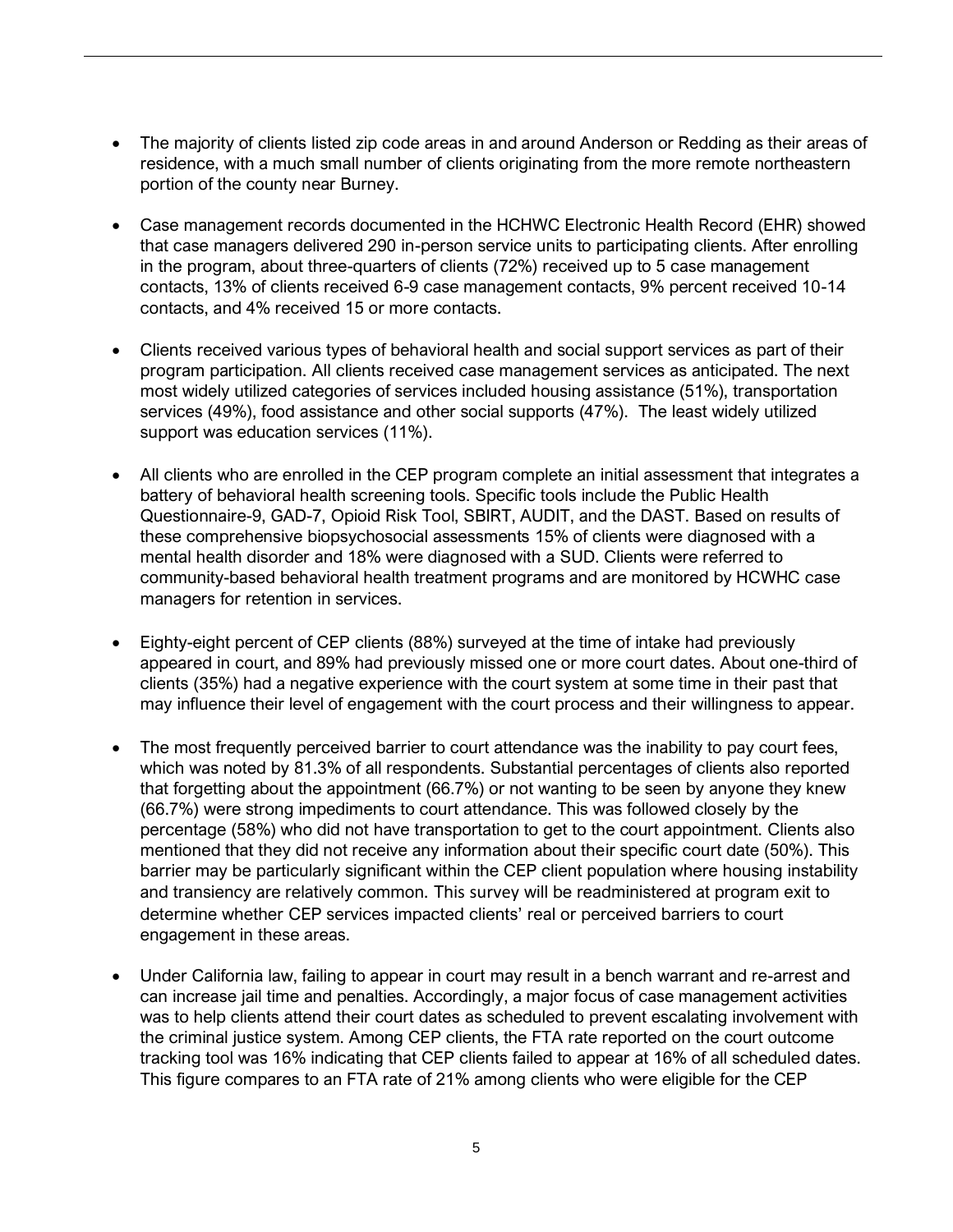Program, but who never formally enrolled. Although the two populations are not presumed to be equivalent, the analysis does present a promising pattern among CEP clients.

• Shasta County Probation has continued to track recidivism events among clients enrolled in the CEP program for evaluation purposes. The number of recorded events to date has been extremely low; further, relatively few clients have had a sufficient time horizon for tracking recidivism due largely to delays in program start-up tied to COVID. The project team and the external evaluator are meeting regularly to discuss the availability of data to support the recidivism analysis and are actively reviewing technical assistance materials made available by BSCC. The recidivism analysis represents an immediate priority and area of focus of grant activities now that client enrollment has begun to accelerate, and data collection processes have become more reliable and streamlined.

#### *Progress Toward Goals*

The CEP Program experienced a slower than anticipated start-up due to several implementation challenges, most notably, challenges tied to government shutdowns caused by the COVID-19 pandemic. Temporary court and office closures delayed the number of new clients who were identified for the program, and impeded outreach and recruitment efforts once identified clients were referred. The second major implementation issue involved staffing challenges at HCHWC early on in the implementation timeline. HCHWC was in the process of recruiting and hiring two new case managers for the grant when COVID shutdowns occurred, and only one case manager was hired. Mid-way through the first year, the case manager left HCHWC and was eventually replaced by two new case management staff who now have been successfully integrated into the program. This turnover in staffing created a temporary discontinuity in services, although this has since been resolved with the current staffing configuration. As a consequence of these initial challenges, many of the clients referred during the first year of the program were involved in outreach and engagement efforts only or were considered one-time interventions. The majority of clients who formally enrolled in the CEP Program did not initiate services until January 2021 or later. These current clients are actively utilizing services, and caseloads are approaching the maximum target of 50 enrolled clients. However, the initial delays in program enrollment resulted in no clients to date completing program services, although two clients are approaching graduation. The delays have also limited the capacity of the evaluation team to measure key program outcomes that are monitored over time (intake to completion) or to demonstrate achievement of targeted program goals.

#### *Evaluation Next Steps*

Despite early implementation challenges caused by the COVID-pandemic, the Shasta County CEP Program is now on track and has made significant strides to increase program staffing, strengthen implementation quality, and enhance communication and data management practices across partnering organizations. The project team is continuing to formalize criteria for service completion and processes for individual case review to begin graduating clients from the program. The team will continue to use evaluation data to drive quality improvement efforts to help clients access needed services in the community, address underlying behavioral health and housing needs, successfully navigate the court process, and prevent reentry into the criminal justice system.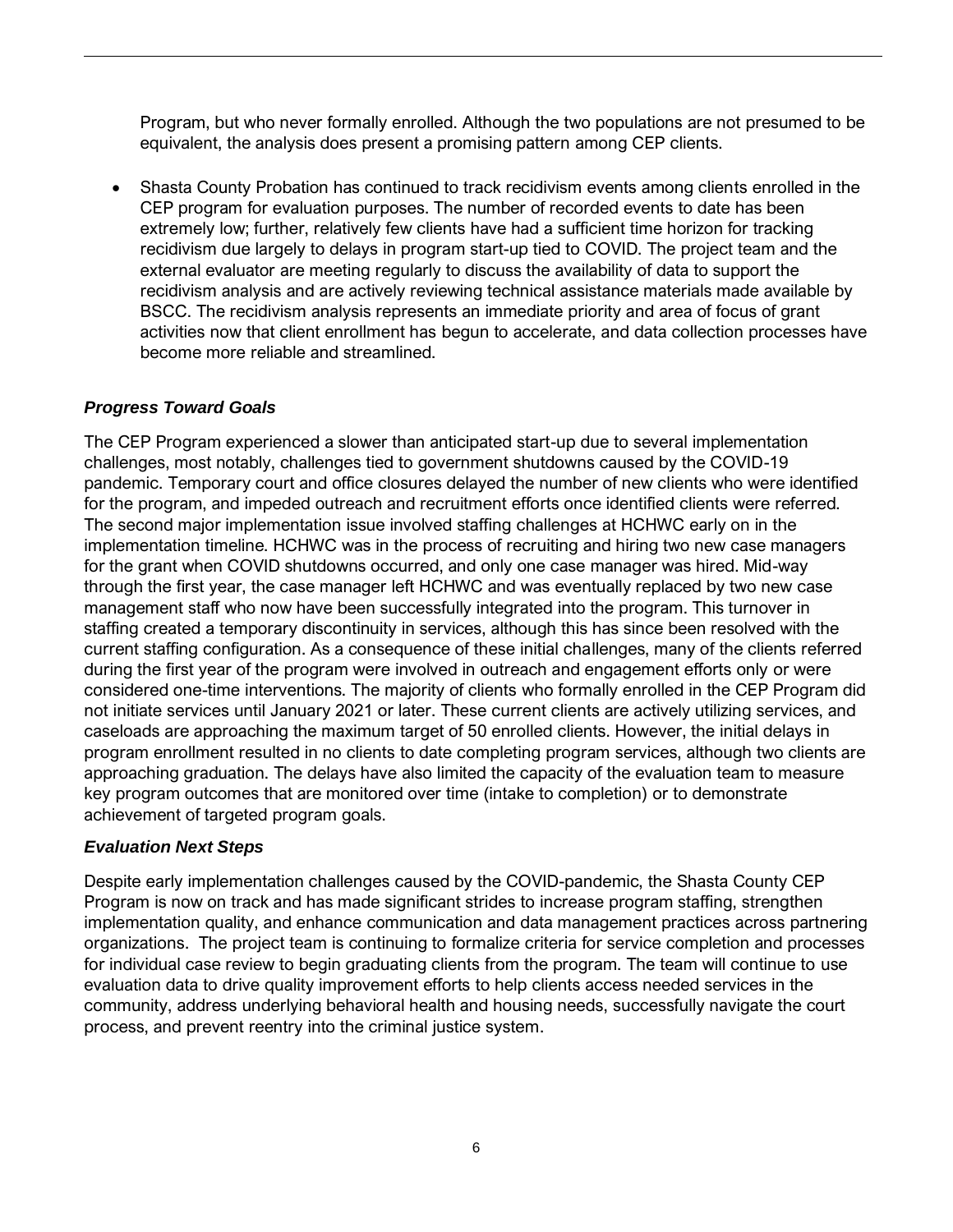#### **Project Background**

In 2014, California voters passed Proposition 47, the "Safe Schools and Neighborhoods Act", to lower rates of incarceration among low-risk offenders by reclassifying selected felony drug and property crimes as misdemeanors for those with no prior conviction for serious offenses. Cost savings from reduced spending on corrections are redirected to a state fund administered by the Board of State and Community Corrections (BSCC). BSCC uses Prop 47 funding to award competitive grants to California public agencies who partner with community-based organizations in providing mental health and substance use disorder treatment and/or diversion programs for individuals involved with the criminal justice system.

BSCC recently awarded its second cohort of Prop 47 grants in 2019 to 23 public agencies across the state, including the Shasta County Probation Department. The Probation Department has used grant funds to establish the Shasta County Misdemeanor Community Engagement Program (CEP), which aims to increase engagement and access to community-based services among misdemeanor offenders to reduce rates of recidivism and reentry into the criminal justice system.

As a requirement of funding, each BSCC grantee must plan and implement a comprehensive evaluation of their funded programs. The purpose of the evaluation is to monitor Prop 47 implementation and to test the effectiveness of proposed strategies in achieving criminal justice outcomes. Funded grantees are required to submit a two-year interim evaluation report due on August 15, 2021.

This mid-grant report summarizes the Shasta County Probation Department's progress toward achieving the goals and objectives outlined in the original proposal. The report structure includes an introduction to the program model, a description of process and outcome evaluation methods, results from both the process and outcome evaluation components, and a discussion of evaluation results. The mid-year report includes updated logic model that maps the relationships between program strategies and activities and their intended outcomes.

#### *CEP Program Goals*

The CEP program provides community outreach, engagement, and case management services to misdemeanor offenders in the justice system who have untreated substance abuse and/or mental health disorders, or who meet other eligibility criteria. The program addresses the following five overarching goals:

- Increasing access to behavioral health treatment, housing assistance, and pre-trial diversion services and supporting program retention and service completion;
- Increasing community engagement by mediating changes in anti-social values and attitudes (i.e., criminal thinking);
- Reducing barriers to navigating the court system among participating clients;
- Improving court attendance among misdemeanor offenders, including those with a history of repeated offenses or failure to appear (FTA); and
- Preventing further criminal behavior, arrest, and/or reentry into the criminal justice system.

#### *CEP Program Model*

The Probation Department is implementing the CEP program model through a collaborative partnership with Hill Country Health and Wellness Center (HCHWC), a Federally Qualified Health Center (FQHC), that provides integrated medical, dental, and mental health support services to clients in Shasta County. Hill Country provides case planning and assessment services to enrolled clients and refers clients to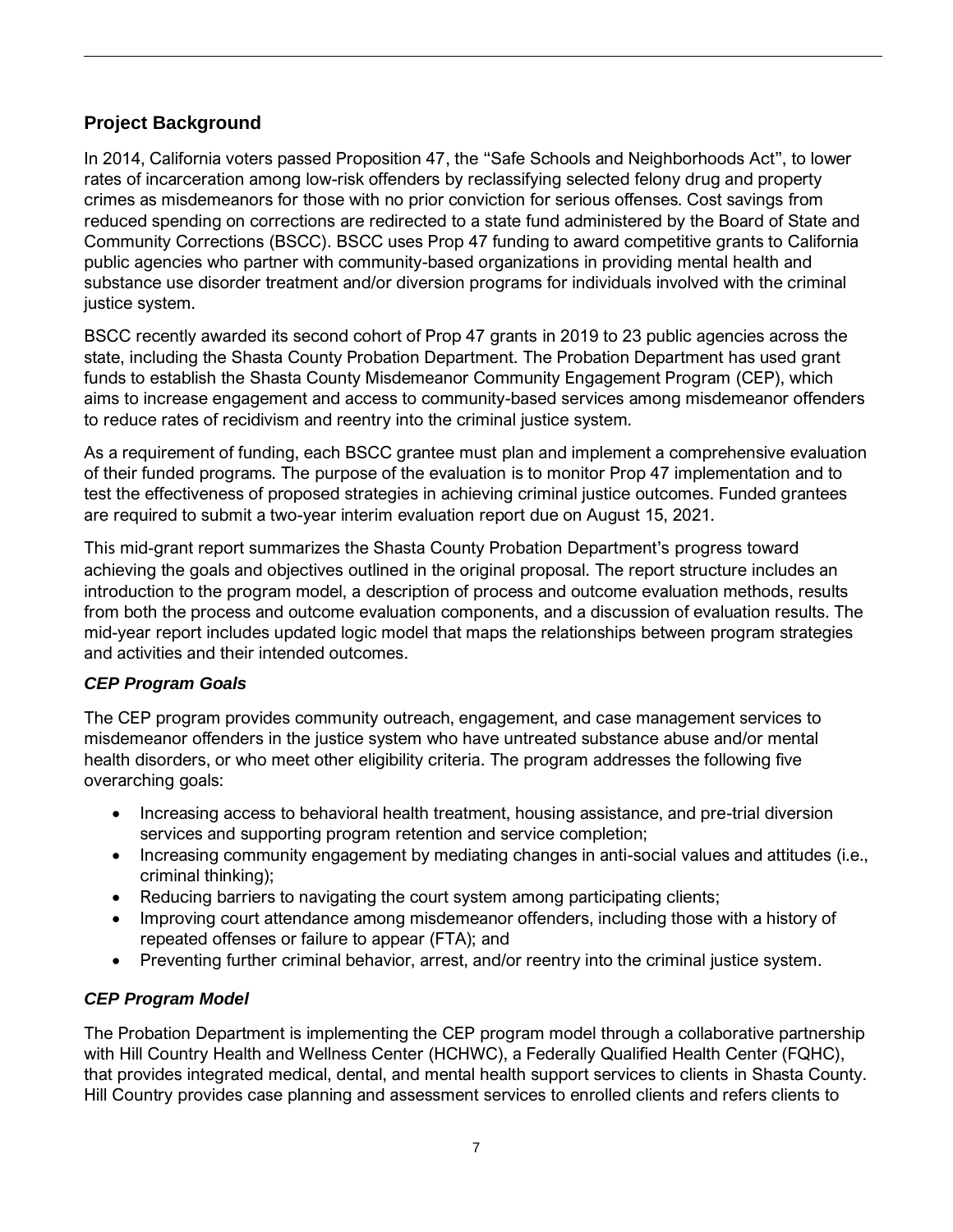substance use disorder treatment, mental health services, and housing assistance based on identified needs. Case managers help clients adhere to their case plans and to navigate the court and community services systems by accompanying them to court hearings, substance use or mental health treatment appointments, and/or meetings with diversionary services.

The CEP program also funds a Probation Assistant (PA) within the Probation Department who serves as a liaison between criminal justice system partners (e.g., Probation, jail, attorneys, and the court) and HCHWC. The PA coordinates with justice system partners to identify prospective clients using failure to appear (FTA) lists, jail release lists, and contact lists from local defense attorneys and the District Attorney's office. The information is shared with HCHWC for use in conducting direct outreach to recruit clients into the program. The PA also coordinates information sharing among partners on an ongoing basis and provides status reports to the court concerning clients' progress when requested.

#### *Local Management and Oversight Advisory Committee*

The Shasta County Probation Department has responsibility for management and oversight of the CEP grant program. The Probation Department coordinates with a local advisory committee with member representatives from the Shasta County Health and Human Services Agency (HHSA), the Public Defender's Office, the District Attorney's Office, the Shasta County Superior Court, local law enforcement, the County Housing Authority, local non-profits, and several community members, including past consumers of County services The committee meets on an as needed basis to review grant implementation and data findings and to work with the evaluation team to ensure project components are being monitored, assessed, and adjusted as needed. The Prop 47 Advisory Committee most recently met on August 2, 2021 to review findings included in the mid-year grant report and to provide feedback as appropriate.

#### **Evaluation Methods and Design**

The evaluation of the Shasta County CEP program is being conducted by an external evaluation firm. Evaluation, Management, and Training Associates, Inc. EMT is a women-owned small business (WOSB) with more than 30 years of experience conducting policy and evaluation research studies in the behavioral health and criminal justice fields. EMT's mission is to promote and facilitate the use of science-based information to improve social policy and to enhance the resolution of public problems.

The proposed CEP evaluation is designed to promote program accountability, program improvement, and knowledge development and to advance the work of key partners in achieving project goals. The evaluation plan was developed in December 2019 to guide implementation of the evaluation effort. The evaluation approach as outlined in the formal plan fulfills several key functions including: a) clearly articulating and describing the program model developed by project partners b) generating timely and relevant feedback on the implementation process to further refine the implementation approach, c) testing the effectiveness of CEP strategies in producing meaningful changes in client and system outcomes, and d) producing actionable data findings, lessons learned, and recommendations that are useful to state funders, local program staff, and other agencies interested in replicating promising practices.

The proposed program evaluation utilizes a mixed-methods design that incorporates quantitative and qualitative data elements and supports both process and outcome measurement. Evaluation activities are implemented through a collaborative effort involving evaluation team members, the PA and criminal justice partners, and administrators and case managers with HCHWC. Data collection activities are managed locally by program staff who securely transfer information to the evaluation team for data cleaning, data integration, analysis, and reporting. Sources of data supporting both the process and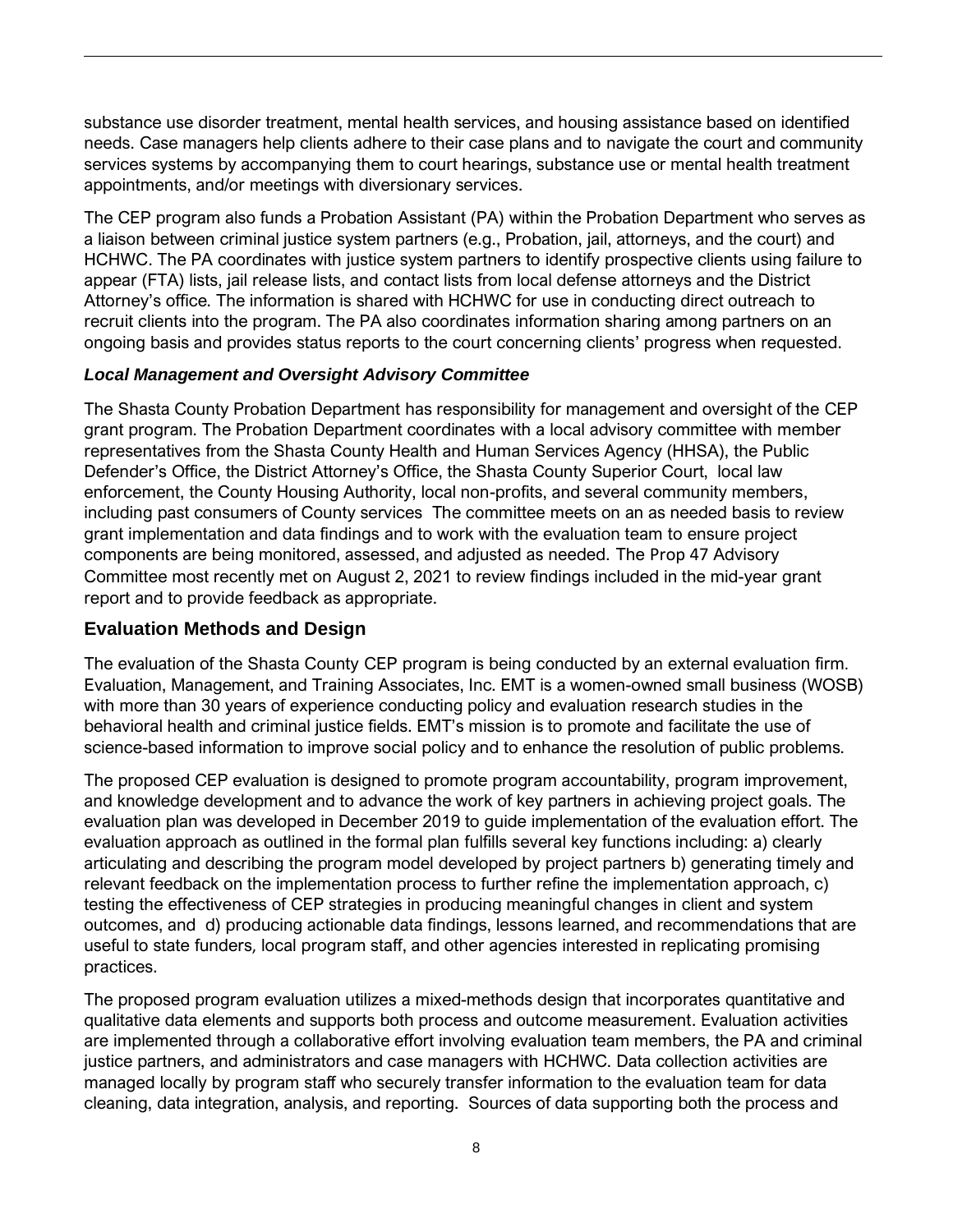outcome evaluation components include referral forms, intake and assessment information, service records, client surveys, and administrative records extracted from county data systems to document recidivism events. The evaluation approach is described in more detail in the next sections.

#### *Process Evaluation Questions and Data Sources*

The process evaluation describes and assesses the quality of program implementation and fidelity to the program model. The process evaluation component incorporates a variety of activities including articulating the program logic, documenting differences between the "program-as-planned" and the "program-as-implemented", identifying strengths, challenges and needs for improvement, and gauging client and stakeholder perspectives. The process evaluation serves several purposes including determining how well a program is functioning, identifying program elements that contribute to success or failure, supporting the interpretation of outcome findings, and providing decision making feedback to the program. The process evaluation is designed to answer six key process evaluation questions. These include:

- How effective were CEP outreach efforts in engaging misdemeanor offenders and enrolling and retaining them in case management services?
- How effective was the CEP in identifying clients with untreated substance use and mental health disorders and facilitating access to, retention in, and completion of treatment?
- How effective was the CEP in connecting clients with needed housing supports and helping them maintain housing stability?
- What were the most significant challenges or barriers to implementing the CEP program as perceived by key partners and other project stakeholders?
- What were the most significant accomplishments of the CEP grant program as perceived by key partners and other project stakeholders?

Data supporting the process evaluation of the Prop 47 CEP Program is generated from several key sources including referral information, HCHWC intake assessments, case management records, and interviews with Probation and case management staff. Each of these data sources and data collection activities are discussed in more detail below:

- Referral information. CEP participants are identified for the program through various mechanisms, including walk-ins, jail release, referrals from law enforcement, court hearings, referrals from the Public Defender's office, and pre-trial diversion. The PA reviews court records and identifies individuals who meet program criteria, and then submits referral information, including client contact information, source of referral, and eligibility criteria, to HCHWC to initiate the outreach process. HCHWC maintains a contact log that records dates of contact and outcome of outreach effort (e.g., unable to contact, declined to participate, enrolled). Information from contact logs is used to document the size of the eligible client population, the number of prospective clients contacted through outreach, and the proportion of the eligible client population successfully enrolled in services. Referral information is transferred to the evaluation team for quarterly analysis and reporting.
- **Client intake assessment.** Eligible clients who agree to participate in the CEP program establish an appointment date to complete the required assessments and to formally enroll in the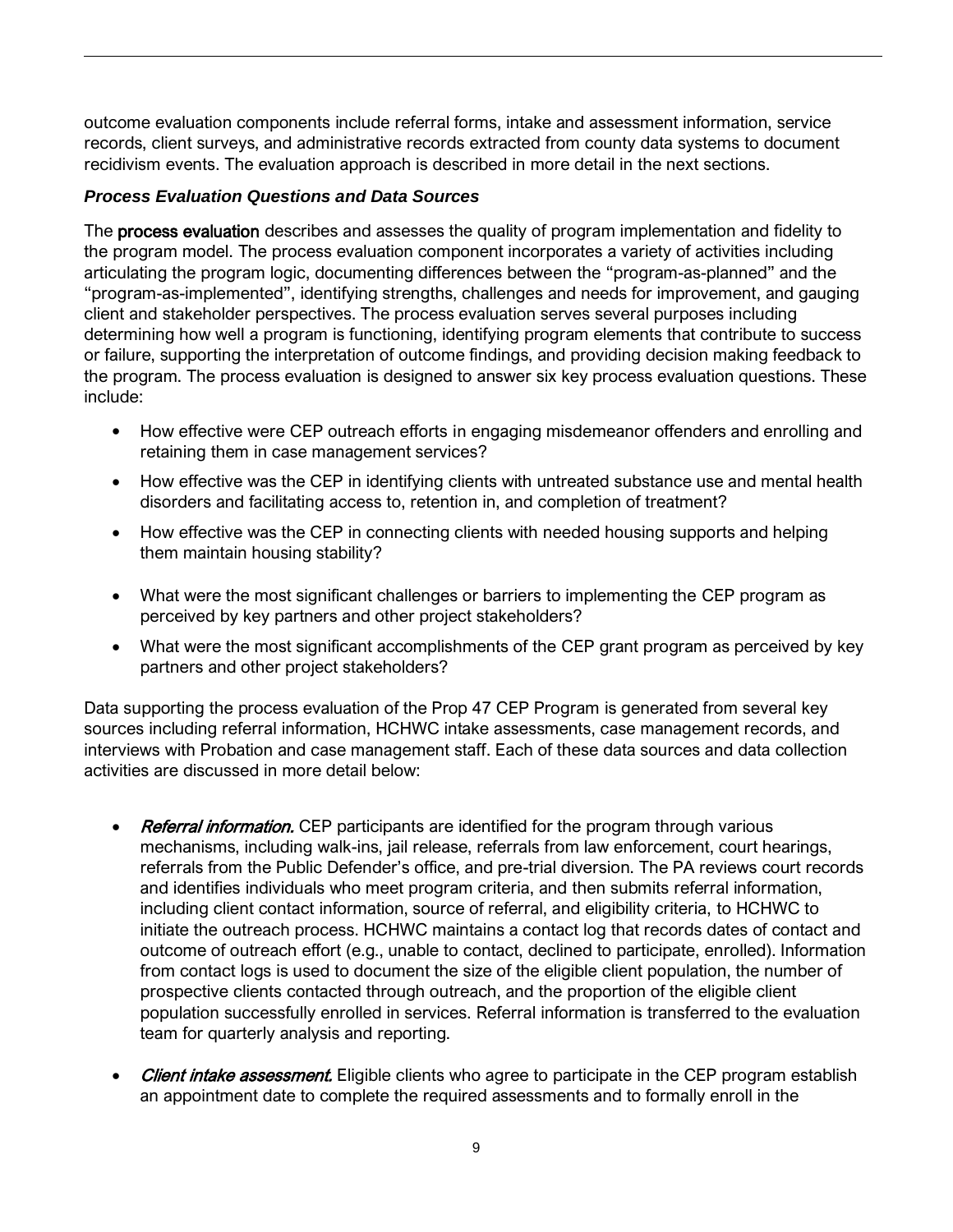program. Clients complete a variety of assessment tools, including a CEP intake form that aligns with the BSCC SMART Sheet structure and response options, as well as assessments used as part of the HCHWC standard intake process. These include the PRAPARE assessment tool, the Adverse Childhood Experiences (ACES) Questionnaire, and substance use disorder and mental health treatment assessments. The PRAPARE measures social-demographic characteristics, money and resources, and psychosocial assets. The ACES questionnaire measures the client's history of exposure to traumatic experiences and is administered at the time of intake only. Information from the intake and needs assessment process is used to inform case plan development for each client. CEP intake information is completed on scannable forms that are securely transferred to the evaluation team for analysis and reporting. Information is used to describe the demographic and social-economic characteristics of participants, baseline needs within the client population, and the number and percentage of clients with a substance use disorder or mental health diagnosis.

- **Service records.** Service and referral data is recorded for each participant encounter and logged in the HCHWC electronic medical record (EMR). Service utilization data is exported and transferred electronically to the evaluation team to monitor the number of individuals receiving services and the types of CEP services being provided. The evaluation team summarizes service utilization data, including calculated dosage, rates of attrition and retention in services, and program completion for state reporting purposes.
- Kev informant interviews. The evaluation team conducts semi-structured interviews with project stakeholders, including the PA and HCHWC supervisors and case managers. Interviews are conducted informally as part of regular team check-in meetings, and will be conducted more formally at the conclusion of the grant to inform final evaluation reporting. Formal interview responses will be coded using Atlas.ti qualitative software to identify challenges and barriers to implementation, program accomplishments, lessons learned, and areas in need for refinement. The analysis will identify core themes and quotes to support and enhance interpretation of quantitative findings.

The evaluation team, the PA, and HCHWC supervisor and case management staff have met regularly throughout the grant funded period to discuss process findings and to identify areas of strength as well as areas for future focus or need for improvement.

#### *Outcome Evaluation*

The **outcome evaluation** provides measurement of critical outcomes that are linked to the program intervention and are often reflected in the stated goals of the program. The purpose of the outcome evaluation is to determine the program's effectiveness in achieving desired changes in attitudes (e.g., anti-social attitudes and values), conditions (e.g., access barriers), and behaviors (e.g., failure to appear, recidivism) targeted by the program. The outcome evaluation will be used to answer the following four key outcome evaluation questions:

- Were there any positive changes in anti-social attitudes and values among CEP participants that could be attributed to their program involvement?
- Did participants enrolled in CEP case management services perceive reductions in barriers to navigating the justice system or to accessing needed services?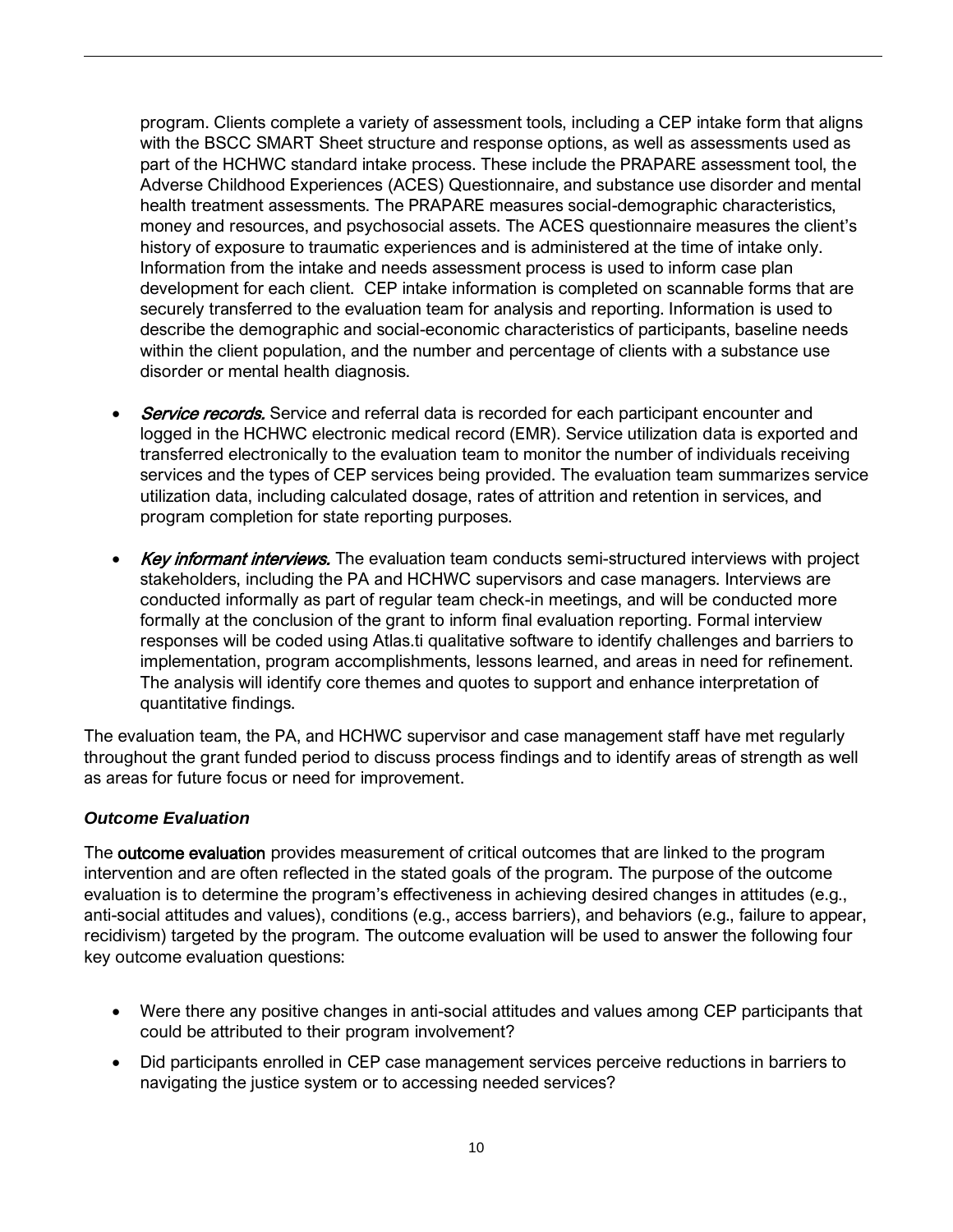- Did participants who successfully completed CEP case management services (i.e. higher fidelity to the program model) have lower failure to appear (FTA) rates than non-participants or than misdemeanor offenders with lower fidelity to the program model?
- Did participants who successfully completed CEP case management services (i.e. higher fidelity to the program model) have lower recidivism rates than non-participants or than misdemeanor offenders with lower fidelity to the program model?

#### *Eligibility Criteria for Participant and Comparison Groups*

The CEP program targets misdemeanor drug and property offenders who have a history of repeat arrests, misdemeanor referrals to the District Attorney's Office, commitments to jail, and/or failures to appear in court. The priority population includes individuals cited or arrested for violations of section 11377/11350/11364 of the Health and Safety Code. Clients must have a criminal history, must range in age from 18 to 30 years old, must have stable contact information, and must show a willingness to comply with program requirements. Other priority populations include clients who are homeless or at risk of being homeless, and clients with a substance use and/ or mental health disorders. Client eligibility for participation in the District Attorney's Pre-Filing Diversion/Crime Advocate Program is based on program eligibility criteria.

CEP participants must have one or more arrest for misdemeanor property or drug offense within 6 months of project start-up, must have one or more FTA in court, and must have a history of law enforcement contact, citations, or arrests for public nuisance violations (e.g., 10.40.010 RMC, 10.40.020 RMC, and 10.19.020 RMC). Clients may be identified for the program immediately following arrest, prior to the filing of a criminal complaint, or after arraignment. The goal is to engage clients early on to help them successfully navigate the court process and access needed community services.

Once eligibility is determined and clients indicate a willingness to participate in the program, they are referred to HCHWC case managers who engage in additional outreach and recruitment efforts to officially enroll clients in the program. According to the original project design, enrollment was to be conducted on a first-come, first-served basis until the program reached the maximum caseload of 50 participants, at which point, new referrals would be waitlisted until new spaces became available. The initial outcome evaluation design would assign waitlisted clients to the comparison group. However, due to COVID related challenges, program enrollment was slower than anticipated and there was no wait list for program services. Instead, the total number of clients enrolled to date remains slightly below the target of 50 enrolled clients. Accordingly, the current comparison group for the outcome evaluation is comprised of clients who met eligibility requirements and were referred to the program, but who were not ultimately enrolled.

#### *Client Identifiers*

Misdemeanor offenders who were referred to the CEP were assigned a unique project identifier that combines the two-letter prefix assigned by BSCC to the Shasta County grant ('AB') in combination with the 5-digit HCHWC participant ID number. HCHWC assigned the case ID to clients upon enrollment into the program and completion of intake assessments. Hill Country shared lists of participant ID numbers with the PA to merge administrative records prior to transfer of data to the evaluation team. The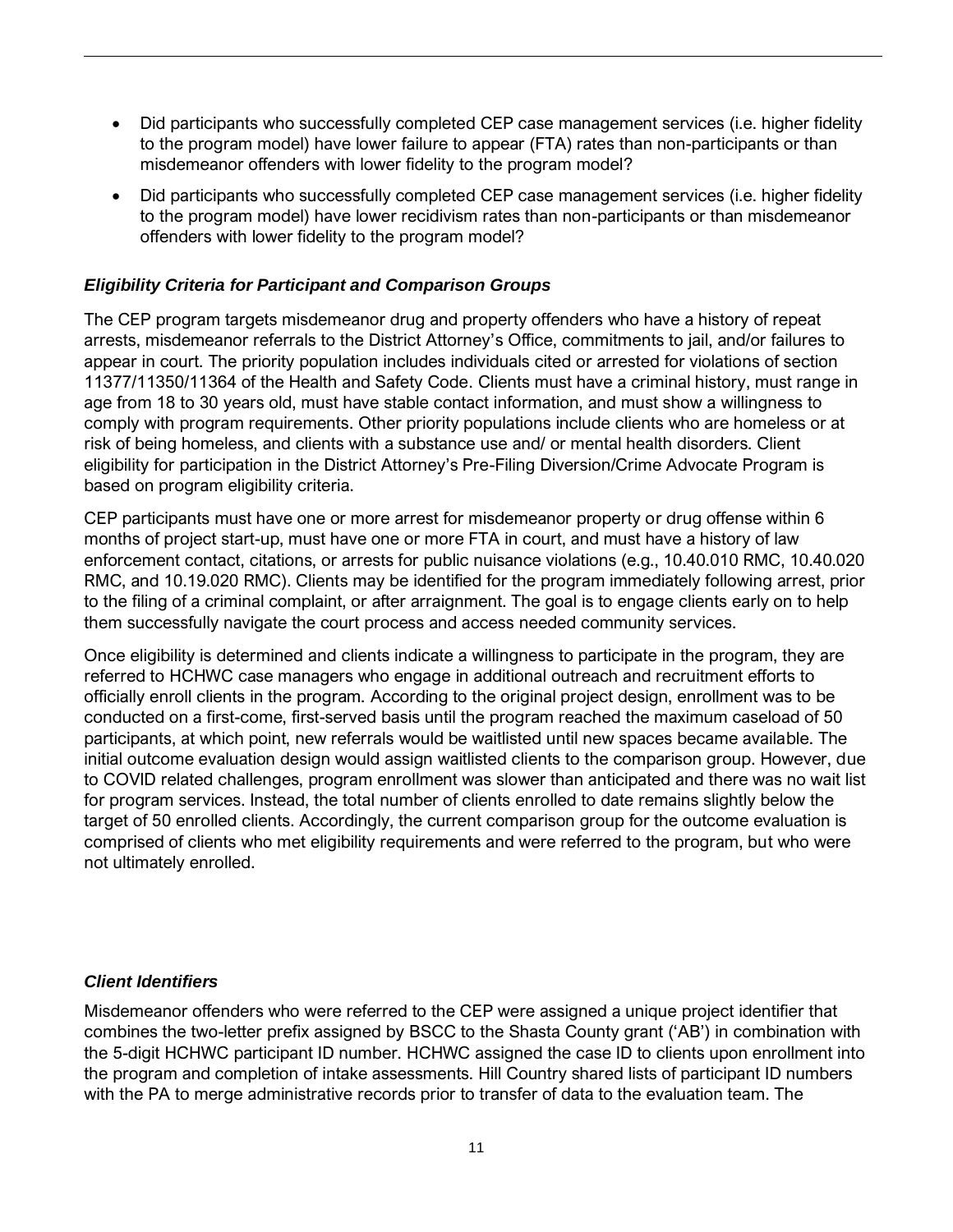evaluation team merged multiple data sources into a consolidated data set for analysis and reporting purposes.

#### *Data Collection Activities*

The outcome evaluation will utilize data from three key sources.

- CEP Participant Survey. CEP participants are asked to complete a brief survey at the time of intake into the program to measure anti-social values and attitudes (i.e., criminal thinking) that may contribute to a clients' involvement with the criminal justice system. The Participant Survey is administered by the HCHWC case manager using a scannable Teleform survey produced by EMT Associates. Case managers later re-administer the CEP Participant Survey to clients at the time of exit from the program to measure any pre-post changes in attitudes over time. Completed survey forms are securely transferred to the evaluation team and are scanned into an electronic file format for analysis. As of the mid-grant evaluation report submission, 35 clients enrolled in the CEP program (78%) had completed a baseline CEP Participant Survey. No clients have formally exited the program, so there was no comparison data available for midgrant reporting.
- **Court Experiences Survey.** CEP participants are asked to complete a brief survey at the time of intake to measure their history of court experiences and perceived barriers and challenges to navigating the criminal justice system and accessing services and supports in the community. The CEP Court Experiences Survey is administered by the HCHWC case manager using a scannable Teleform survey produced by EMT Associates. Completed surveys forms are transferred to the evaluation team and are scanned into an electronic file format for analysis. The Court Experiences Survey will be re-administered to clients at the time of exit from the program. Completed survey forms are securely transferred to the evaluation team and are scanned into an electronic file format for analysis. As of the mid-grant evaluation report submission, 18 clients enrolled in the CEP program (40%) had completed a participant survey. No clients had formally exited the program as of the reporting deadline, so there was no comparison data available for mid-grant reporting.
- Administrative records. The CEP PA provides administrative records to HCHWC and the evaluation team on a regular basis. Records include tracking of court outcomes (e.g., Failure to Appear) for participant and comparison subjects and dates of recidivism events, including any return to custody, filing of a new criminal complaint, or new conviction. During the planning phase of the evaluation, the evaluation team will meet with the PA to discuss the data configuration and clarify any questions concerning the use of data in the proposed analysis.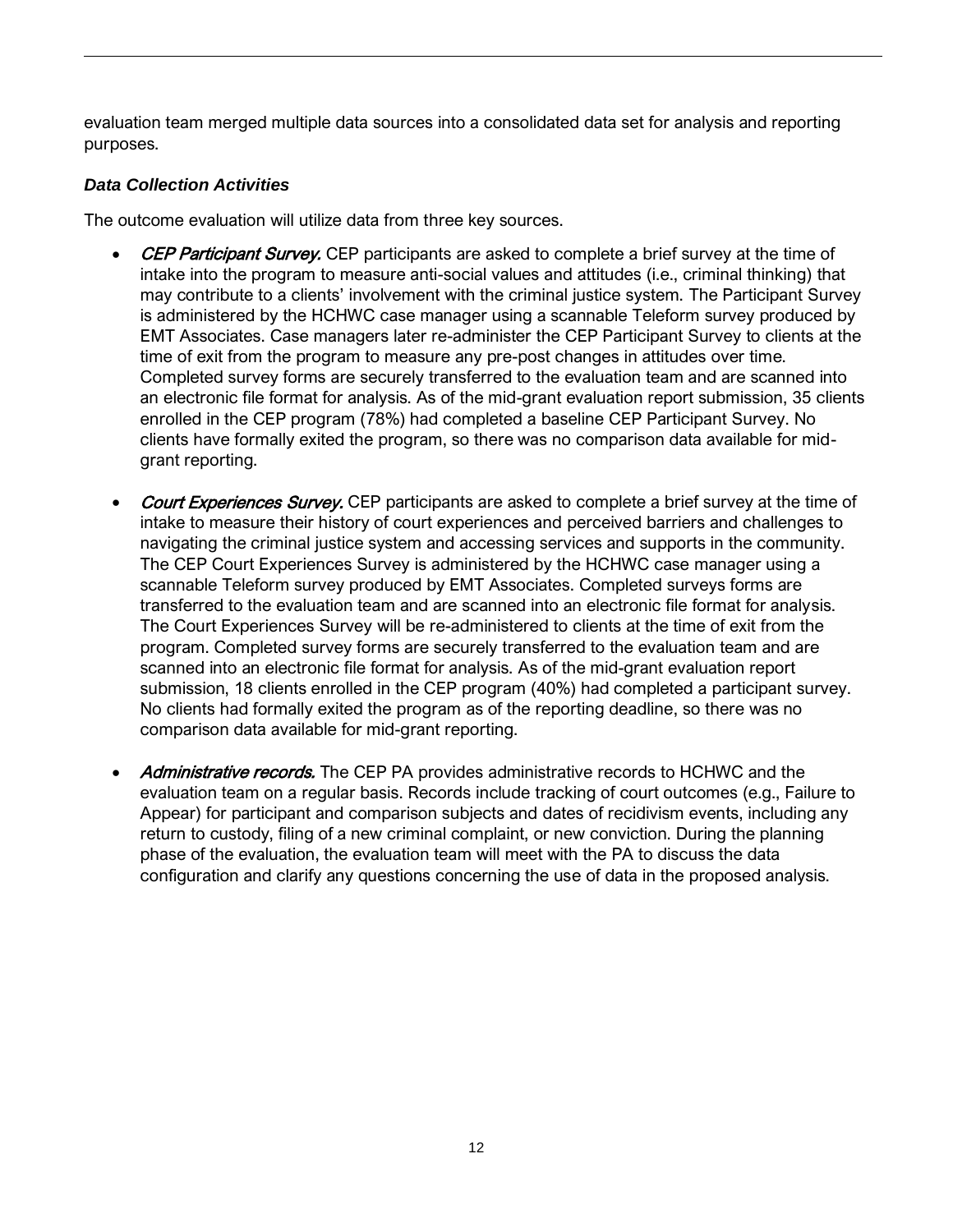#### *Data Collection Challenges*

The evaluation team experienced some initial data collection challenges during the first year of the grant. Incomplete data resulted in part, from both staff turnover at HCHWC that temporarily disrupted data flows, and government shutdowns that limited the program's capacity to successfully engage new clients and collect in-person data. However, since January 2021, the program has been much more successful at enrolling new clients and has streamlined data collection and transfer processes. HCHWC appointed an internal staff person to oversee the data transfer process. This has resulted in a significant improvement in overall data quality and completeness. The evaluation team is meeting monthly with HCHWC staff and the PA to review caseload information, to address any data gaps or inconsistencies, and to define benchmarks for measuring progress success.

#### *Definition of Program Completion*

CEP program completion is determined based on the achievement of goals outlined for individual clients in a case plan completed as part of the assessment process with HCHWC. This may include diversion program completion and/or completion of behavioral health treatment services according to a prescribed treatment plan. During the evaluation planning phase, HCHWC and Probation established the following definitions to support measurement of interim outcomes.

**Diversion Program Completion.** Diversion program completion is defined as completion of assignments given by the District Attorney's Office. Complete exit information will be provided to Hill Country Health and Wellness and the evaluation team on a quarterly basis and will include reason for attrition, such as inability to contact, refusal to participate, failure to complete diversion assignments, or re-arrest.

Mental Health Program Completion. Mental health program completion occurs when the participant is enrolled in and maintaining treatment services according to their treatment plan. Case managers monitor mental health program participation and record information on program attendance in the BSCC SMART Sheet.

Substance Use Disorder Treatment Program Completion. Substance use disorder (SUD) treatment program completion occurs when the participant completes all tasks and has made satisfactory progress outlined in the criteria of completion. Case managers monitor program participation and record information on program attendance in the BSCC SMART Sheet.

Additional criteria may be applied by the court on a case-by-case basis to determine whether expectations for participation have been met for each CEP client. These specific criteria may include, but are not limited to:

- Client engagement in case management services or declining need for support;
- Client engagement in recommended services (e.g., making appointments, participation and satisfactory progress);
- Improvements in functioning and self-management as determined by the case manager;
- Attendance at all court dates; and
- Positive court status reports.

The evaluation team, Probation staff, HCHWC and other criminal justice partners will be meeting in August 2021 to further operationalize definitions and benchmarks and to establish a formal process for reviewing client progress. Delays in program start-up and early implementation challenges had delayed this decision process.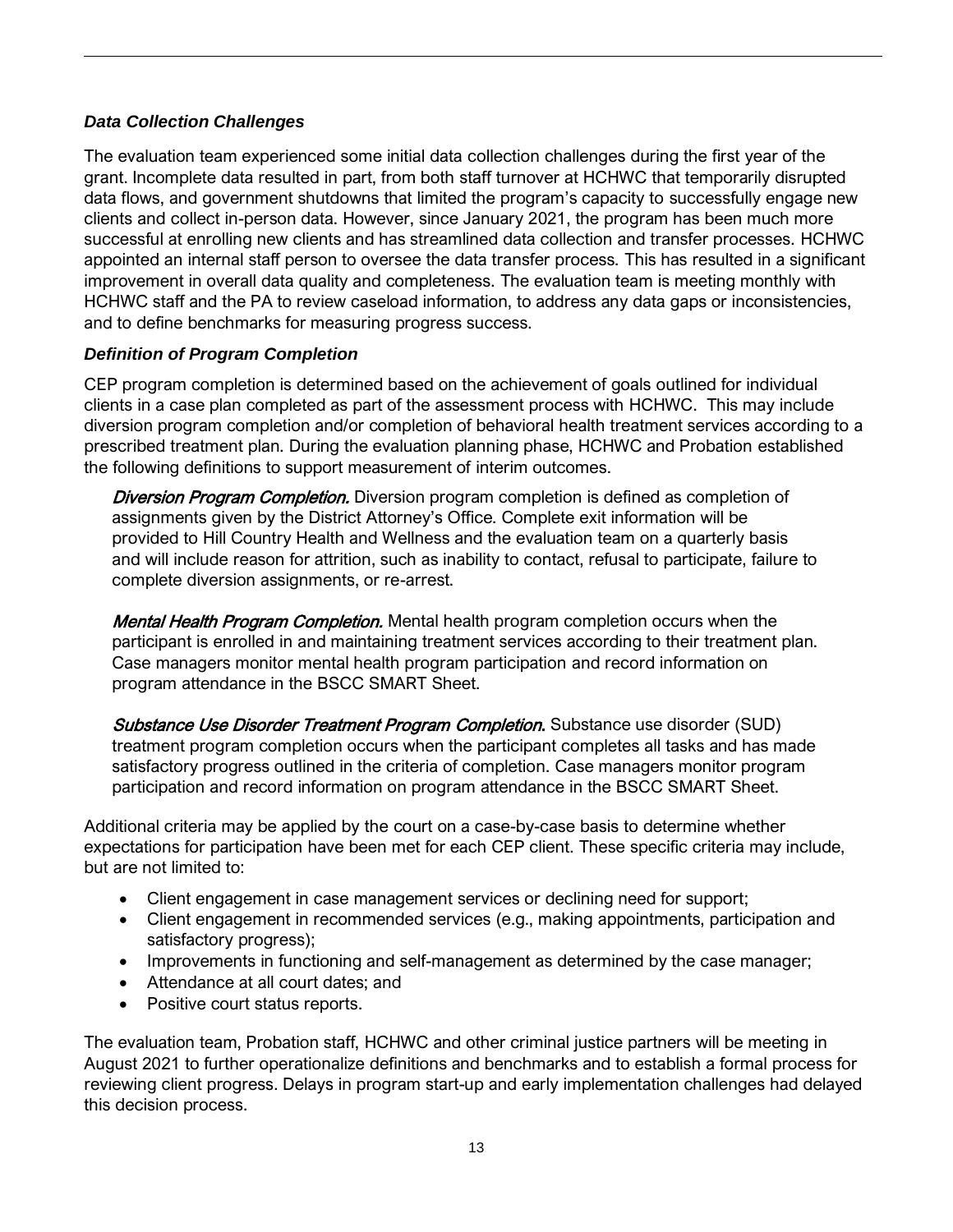#### **Evaluation Results and Discussion**

The next section of the mid-grant report presents preliminary process and outcome findings from the external evaluation of the CEP Program. The report covers the grant period spanning from January 1, 2020, when CEP services were initiated, through the quarter ending June 30, 2021 (Q7).

#### *Participant Characteristics*

The Shasta County Probation Department began identifying and referring clients to HCHWC for CEP enrollment in January 2020. Exhibit 1 below shows the number of clients referred and the number of clients enrolled by month since the program's inception. Of the 114 prospective clients who met eligibility requirements and who expressed a willingness to participate, 45 misdemeanants, or 39% of those referred, were ultimately enrolled as CEP clients. Program enrollment was relatively slow in the first few months of implementation while HCHWC was in the process of hiring staff. Shortly thereafter, COVID-19 closures further slowed new enrollments when courts and professional offices were closed. The flow of referrals remained gradual through the entire first year of the grant; however, as the economy reopened and new case management staff were hired, new enrollments began to increase significantly. Specifically, fewer than 5 new clients were enrolled in each of the first five quarters of implementation. That number increased to 15 new clients in Quarter 6 and 18 new clients in Quarter 7. HCHWC expects to maintain an active caseload of up 50 participants for the duration of the grant funded period.



Exhibit 1. **Cumulative Number of Clients Enrolled by Month of Enrollment (n=44)**

To identify clients for the program, the PA conducted weekly reviews of court calendars and records in databases to determine who would meet program eligibility requirements. The PA would attempt to contact prospective clients prior to their initial court date to confirm attendance and to engage in outreach efforts. As shown in exhibit 2 on the following page, about two-thirds of enrolled clients (60%) were identified by the PA through the courts. Seven percent of clients were identified through the Public Defender's office, 9% were identified by HCHWC through other service connections in the community, 4% were identified through Probation, 6% were identified through the local jail or bookings, and 2% were identified through the Shasta County Health and Human Services Agency (HHSA). The remaining 9% had no recorded source of referral.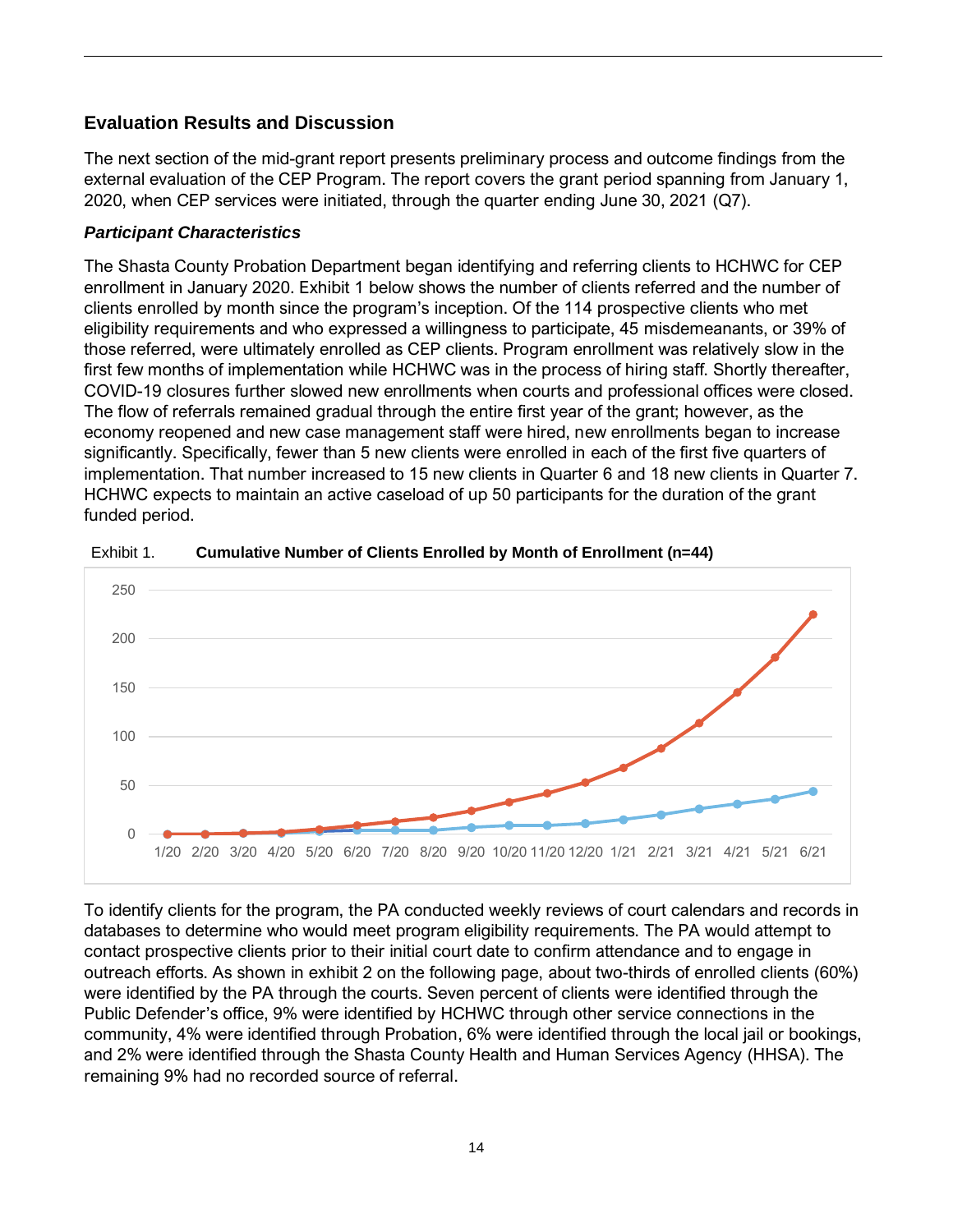

When reviewing case records, the PA investigated and recorded up to three eligibility criteria for each client. Within the population of enrolled clients, about 78% were eligible based on a criminal history of misdemeanor drug violations, 43% had a history of failing to appear (FTA) at a court hearing, 28% had a history of homelessness, and 28% had a history of other misdemeanor offenses. Most clients were identified for the program based on multiple eligibility criteria.

Comparisons in eligibility criteria between outreach contacts only (never enrolled)

.



and clients who eventually enrolled in CEP services, revealed key differences between groups. Specifically, the percentages of offenders with a history of drug violations or homelessness were significantly higher in the enrolled population than in the outreach population. Conversely, about 13% of those in the outreach only group had mental health issues listed as an eligibility criterion, but none went on to enroll in the program. This indicates that clients experiencing mental health challenges may be more difficult to engage in services and may require more focused outreach. These differences in characteristics will continue to be monitored and shared with CEP staff to help identify factors that might either motivate or impede engagement and participation.

Once clients were identified for the program and confirmed to meet eligibility requirements, they were referred to HCHWC, where case management staff engaged in further outreach to encourage enrollment. On average, case managers contacted each client 3.8 times before successfully engaging them in services, totaling 150 contacts for those who eventually enrolled. Once clients agreed to enroll in the program, they were assigned to a HCHWC case manager. Program guidelines suggests that clients should be enrolled in the program within 30 days of referral. The average duration from referral to enrollment was approximately 44 days which was close to the designated timeframe, particularly given COVID-related challenges. About 73% of all clients were enrolled within the recommended 30 day window. For clients who agree to enroll, case managers complete a comprehensive intake assessment, develop individualized case plans, and work with each client on an ongoing basis to provide case management services and linkages to providers in the community.

Client information documented through the intake and assessment process, included data on clients' demographic characteristics, such as age, gender, race/ethnicity, and place of residence, as well as educational attainment, employment, and housing status. This information is detailed in the exhibits on the following page.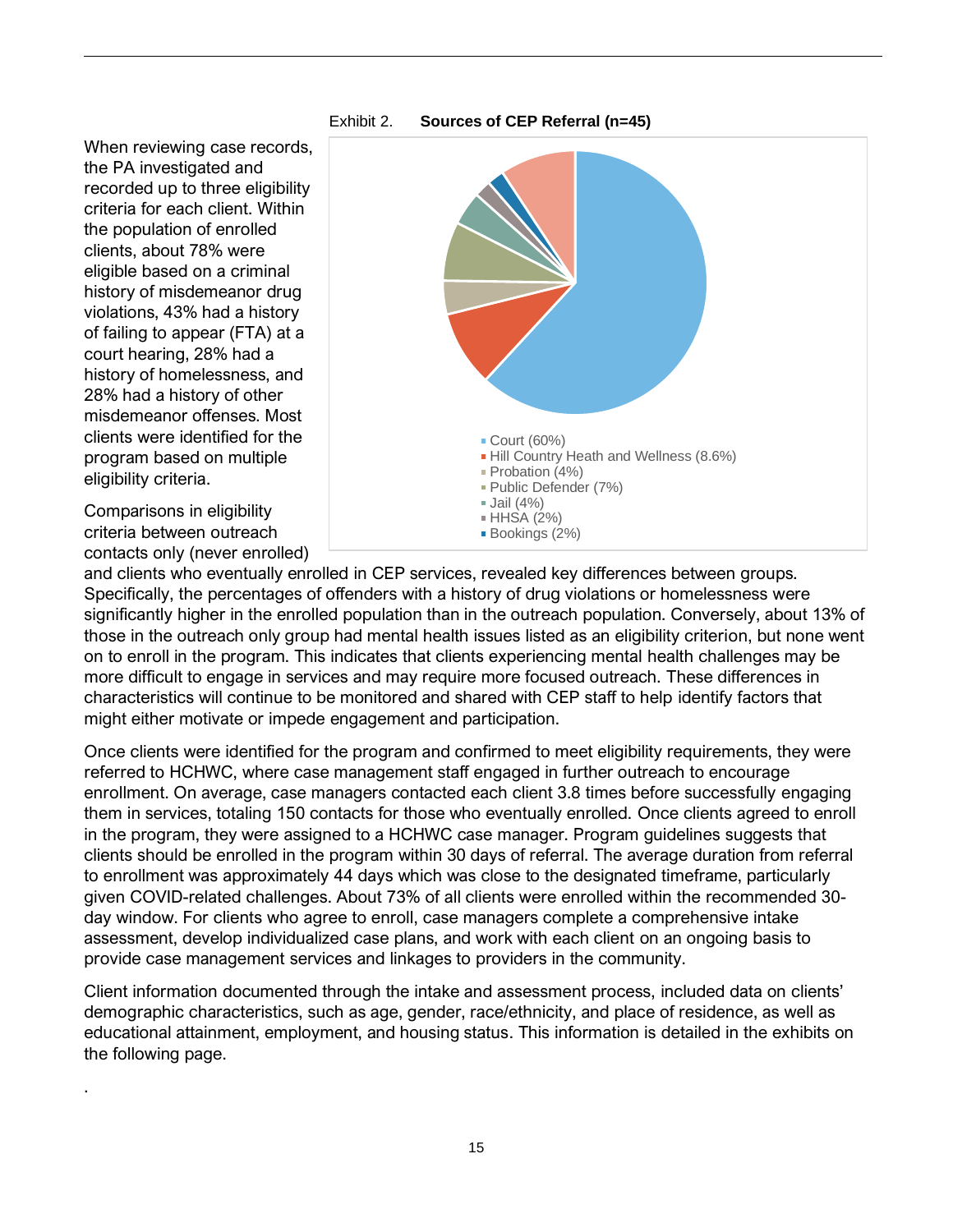

#### Exhibit 6. **Housing Status among CEP Clients (n=45)**



**Independent housing (16%)** 

- **Family or relative's home (24%)**
- Homeless (47%)
- Residential treatment (9%)
- **Transitional housing (7%)**

#### Exhibit 5. **CEP Clients by Zip Code Area of the County (n=45)**



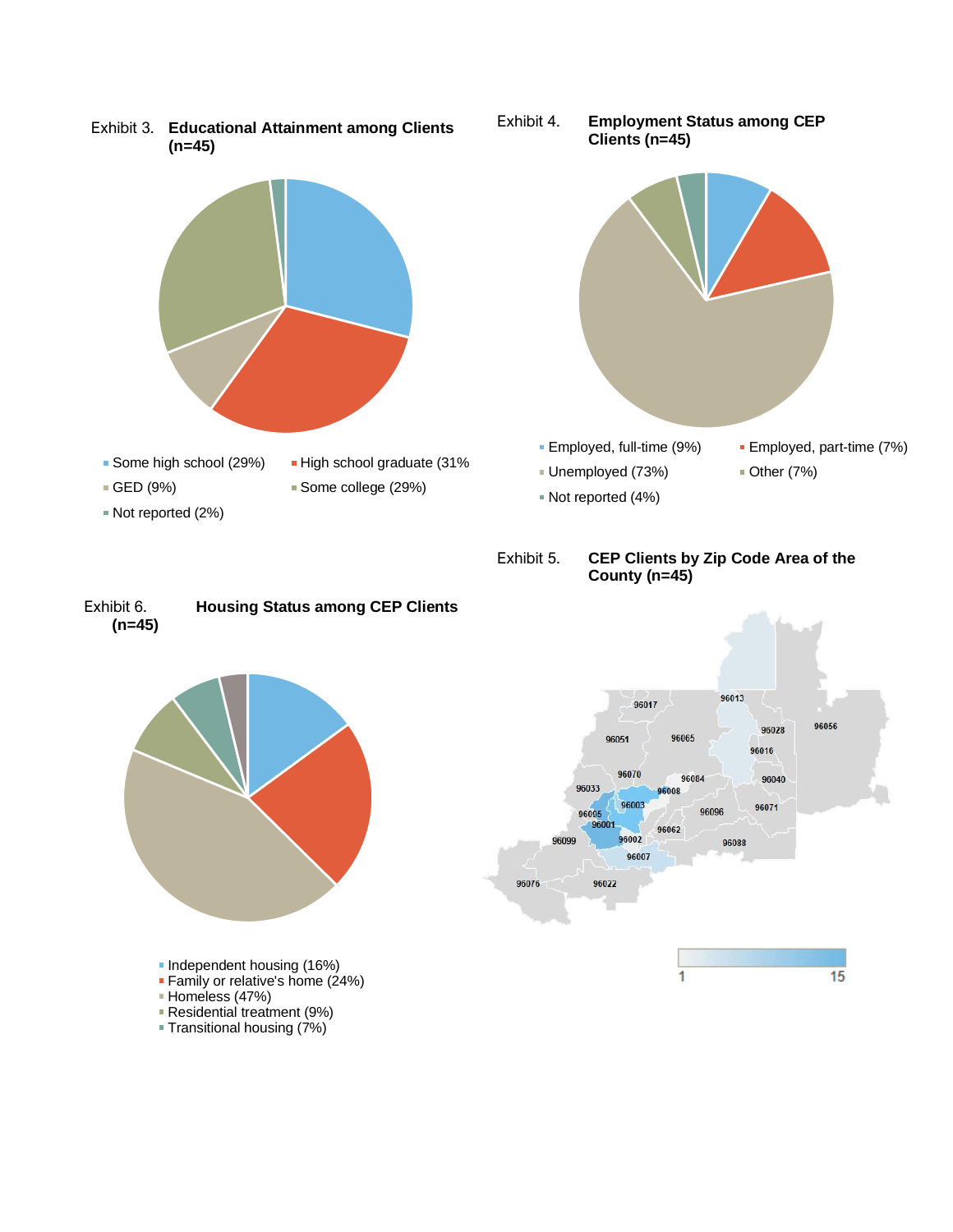The enrolled CEP population had a higher proportion of male clients (62%) than female clients (38%). The average age of participants was 36.5 years old. About three-quarters (75%) of clients were White, 8% were American Indian, 3% were Black or African American, and 14% were multi-racial. This generally reflects the race/ethnic composition of the larger Shasta County population. About 29% of CEP clients never completed high school and nearly three-quarters (73%) were unemployed. Intake information also revealed that most CEP clients were experiencing housing instability at the time of enrollment. Nearly half of clients reported that they were homeless (47%) and another quarter (24%) were living in the home of a family member or relative. Seven percent of clients were living in transitional housing and 9% reported that they were temporarily housed through a residential treatment program. The remaining four percent of clients had an unknown housing status. The majority of clients listed zip code areas in and around Anderson or Redding as their areas of residence, with a much small number of clients originating from the more remote northeastern portion of the county near Burney.

#### *Service Utilization and Access*

The first CEP goal was to increase access to behavioral health treatment, housing assistance, and pretrial diversion services and to support program retention and service completion. Case management records documented in the HCHWC Electronic Health Record (EHR) showed that case managers delivered 290 in-person service units to participating clients. After enrolling in the program, about threequarters of clients (72%) received up to 5 case management contacts, 13% of clients received 6-9 case management contacts, 9% percent received 10-14 contacts, and 4% received 15 or more contacts with case managers.

Exhibit 7 below reports the percentage of enrolled clients who received various types of behavioral health and social support services as part of their program participation. As shown in the exhibit, 100% of clients received case management services as anticipated. The next most widely utilized categories of services included housing assistance (51%), transportation services (49%), food assistance and other social supports (47%). The least widely utilized supports was education services (11%).



#### Exhibit 7. **Categories of Services Utilized by CEP Clients (n=45)**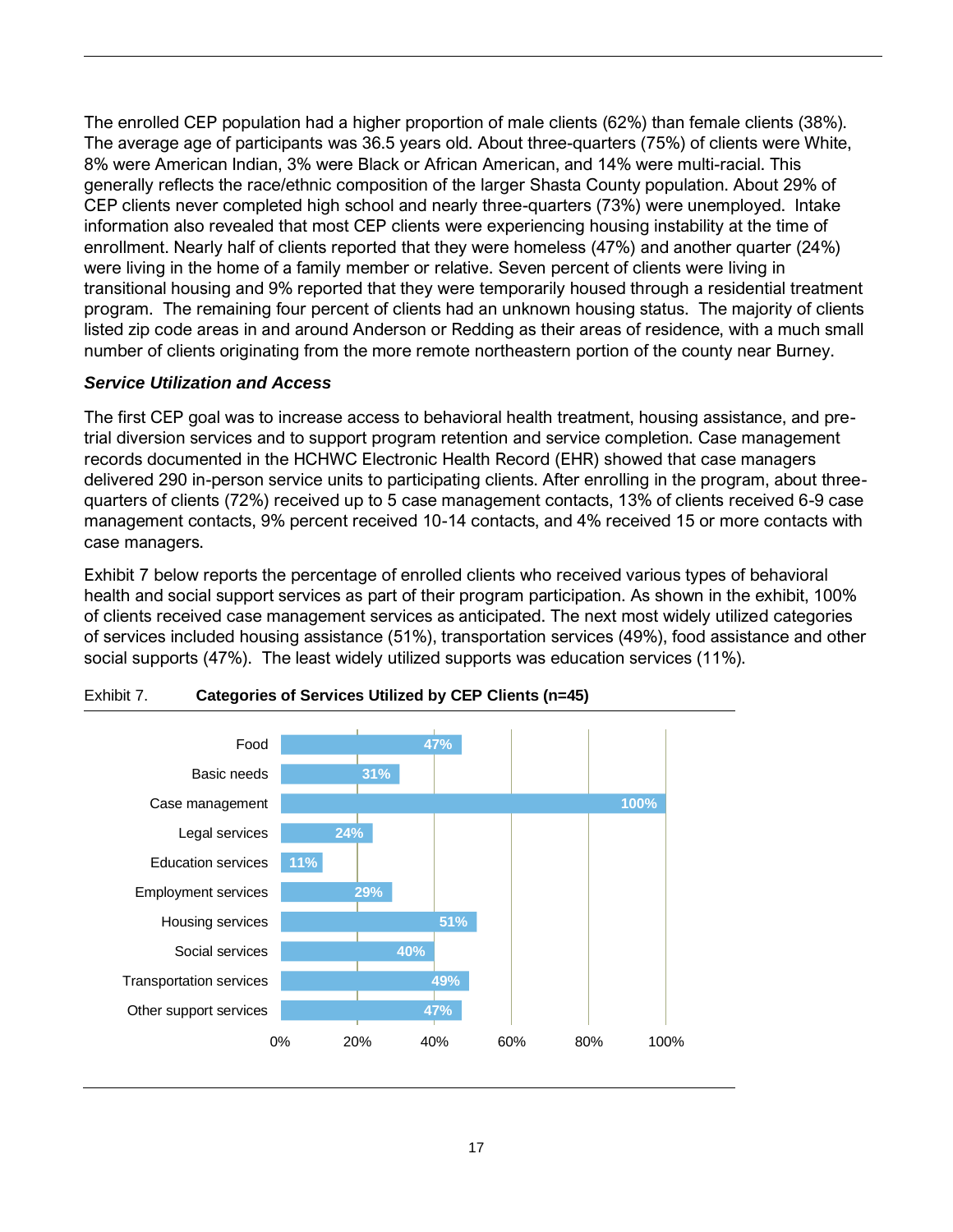In addition to direct case management services, HCHWC case managers referred clients to a network of service providers that offer behavioral health treatment, health, education, and employment services. These providers are list in exhibit 8 below.

|                                                                                                                                                                                                                                                                                                                                                                                                                                                                                                                                                                                   | <b>Behavioral Health Treatment</b><br>Health, Education, and Employment Services                                                                                                                                                                                                                                                                                                                                    |  |  |
|-----------------------------------------------------------------------------------------------------------------------------------------------------------------------------------------------------------------------------------------------------------------------------------------------------------------------------------------------------------------------------------------------------------------------------------------------------------------------------------------------------------------------------------------------------------------------------------|---------------------------------------------------------------------------------------------------------------------------------------------------------------------------------------------------------------------------------------------------------------------------------------------------------------------------------------------------------------------------------------------------------------------|--|--|
| <b>Mental Health Services</b><br>$\blacksquare$<br>North American Mental Health<br>Dunamis Wellness Center<br><b>Family Dynamics</b><br>■<br><b>Creekside Counseling</b><br>٠<br><b>Wright Education</b><br>■<br><b>SUD Treatment Centers</b><br>$\blacksquare$<br>Visions of the Cross<br>$\blacksquare$<br><b>Empire Recovery Center</b><br>٠<br><b>Shasta Options</b><br>٠<br><b>Humboldt Recovery</b><br>٠<br><b>Waterfront Recovery</b><br>٠<br><b>Recovery Support Services</b><br>٠<br>Narcotics Anonymous<br>■<br><b>Alcoholics Anonymous</b><br>■<br><b>Manter House</b> | Shasta County Health and Human<br>Services<br>CalFresh<br>Medi-Cal<br>General Assistance<br>CalWorks<br><b>SMART Center-Employment assistance</b><br>One Safe Place<br>Legal Services of California<br><b>Good News Rescue Mission</b><br><b>Shasta Community Health Center</b><br>Mercy ED Bridge Program<br>Harm Reduction services- Needle<br>$\blacksquare$<br>Exchange<br><b>Hill Country CARE Center</b><br>п |  |  |

#### Exhibit 8. **Referral Network of Community-Based Service Providers**

#### *Behavioral Health Treatment Needs*

One of the core goals for the CEP program and the statewide Prop 47 initiative was to identify clients with untreated substance use and mental health treatment needs and facilitate access, retention in, and completion of treatment services. All clients who are enrolled in the CEP program complete an initial assessment that integrates a battery of behavioral health screening tools. Specific tools include the Public Health Questionnaire-9, GAD-7, Opioid Risk Tool, SBIRT, AUDIT, and the DAST. Based on results of these comprehensive biopsychosocial assessments:

- 15% of clients were diagnosed with a mental health disorder; and
- 18% of clients were diagnosed with a SUD.

All CEP clients also complete an Adverse Childhood Experiences (ACEs) Questionnaire to assess levels of trauma exposure in childhood which have been linked to negative health outcomes. More than half of all clients screened (56.4%) had one or more Adverse Childhood Experiences (ACEs). The average ACEs score within the CEP client population a 7, indicating a very high level of childhood trauma exposure. Although most clients diagnosed with a behavioral health disorder have only been recently referred to community-based treatment services due to delays in program start-up, the HCHWC case management staff and evaluation team will continue to active track retention in services and treatment program completion as part of an ongoing monitoring and evaluation process.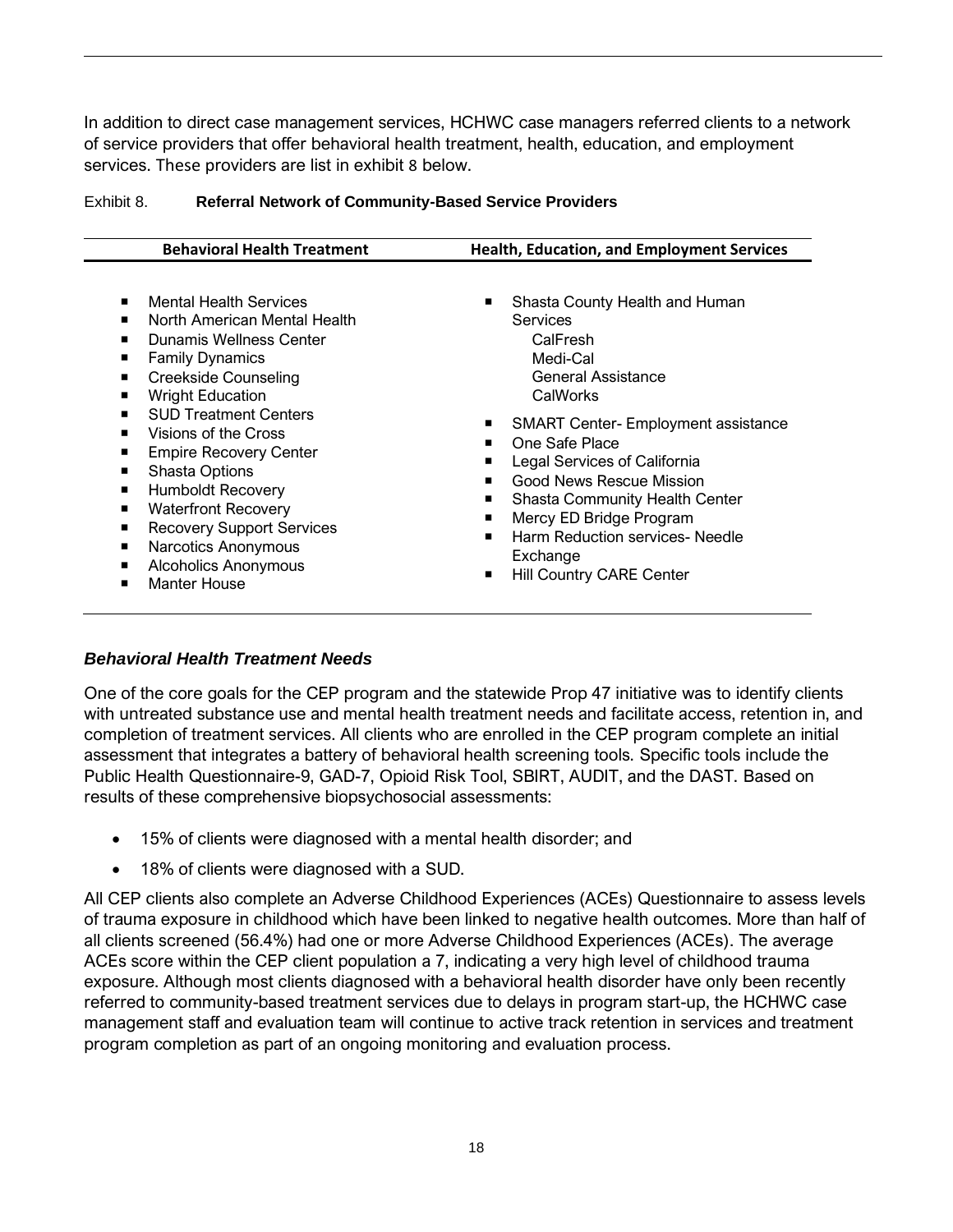#### *Antisocial Values and Attitudes*

The second CEP program goal was to increase community engagement among CEP clients by mediating changes in anti-social values and attitudes that are associated with patterns of *criminal* thinking. Criminal thinking has been defined as the set of "attitudes, beliefs, and rationalizations that offenders use to justify and support their criminal behavior." Clients' ongoing relationships with case managers and their engagement with supportive services in the community are designed to reduce these negative thought processes.

Shortly after the intake assessment is completed, CEP clients are administered the Criminal Thinking Scales (CTS), which is a standardized instrument developed in 2005 by Texas Christian University (TCS). The TCU CTS has been widely used in the criminal justice research field to evaluate intervention services. The TCU CTS questionnaire is divided into six multi-item scales or constructs that comprise the core elements of criminal thinking. These include measures of cold heartedness, criminal rationalization, entitlement, justification, personal irresponsibility, and power orientation. Responses to questions are combined into a calculated scale score that ranges in value from a minimum of 10 to a maximum score of 50. Since its initial development, use of the CTS as an evaluation tool has been challenged by mental health practitioners who have raised concerns that selected items might contribute to racial disparities in the criminal justice system. Accordingly, the instrument is now currently under review by TCU and the developers have recommended that certain items by removed from scoring. These adjustments have been incorporated into scoring for the CEP outcome analysis. Exhibit 9 shows the baseline distribution of scores for the population of clients who completed the survey as part of their CEP participation. Clients will be re-administered the survey upon completion of program services to measure any changes in values or attitudes that may be attributable to program participation. Overall, scores feel within a low to moderate range, which is consistent with expectations for non-violent, low level misdemeanor offenders. No follow-up measurements are provided as no CEP clients have formally graduated from the program.



#### Exhibit 9. **Baseline Measurement of Criminal Thinking** (*n=*35)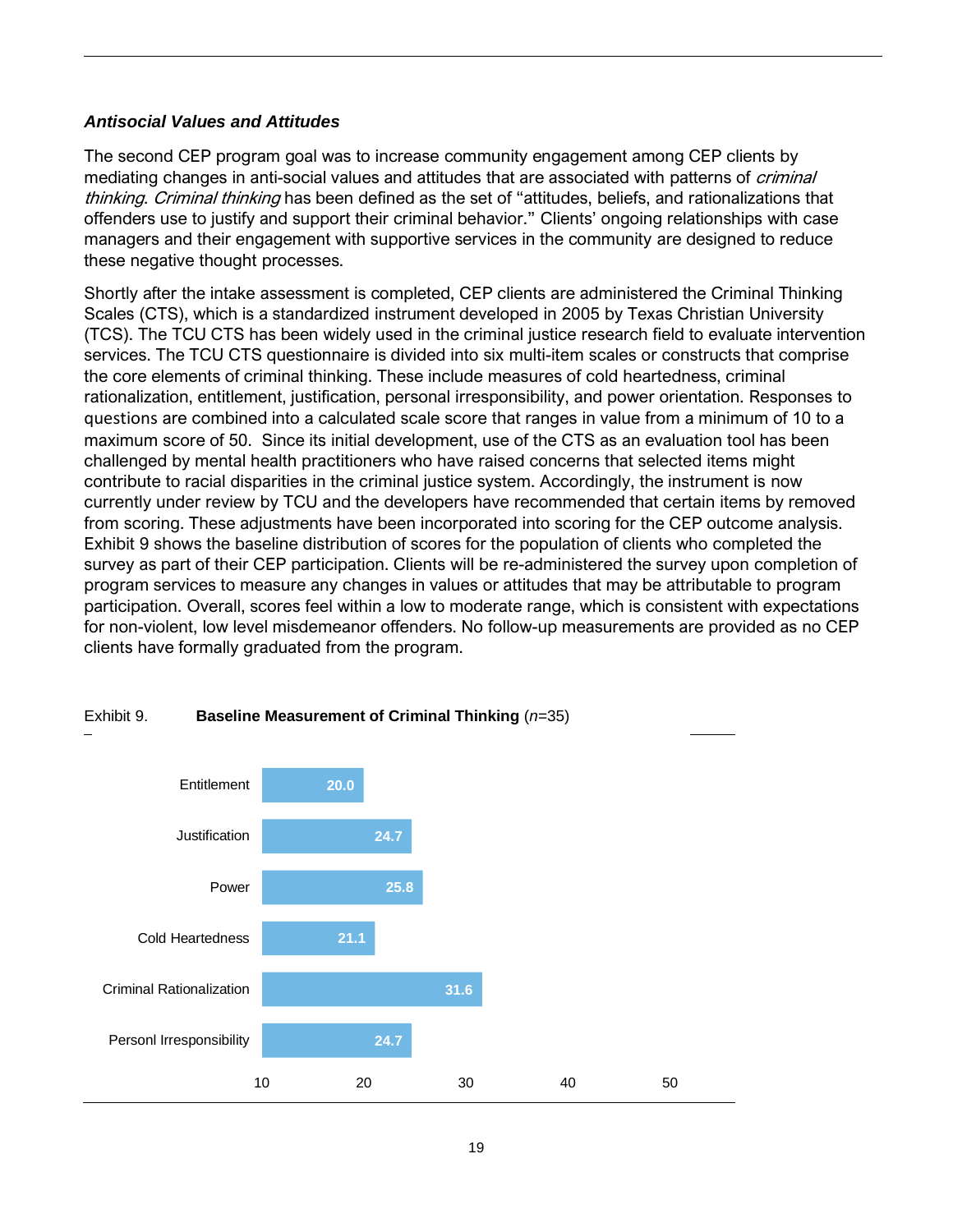#### *Court Experiences*

The third goal identified for the CEP Program was to address barriers to navigating the court system among participating clients in order to reduce Failure to Appear (FTA) rates. At the time of intake into the program, clients were administered the custom-designed court experiences questionnaire. The questionnaire is later re-administered upon completion of program services to measure any reductions in real or perceived barriers that may help clients access services in the community, more actively engage in their own case planning, or improve their court attendance.

The first series of items on the questionnaire asks clients to indicate if they had ever appeared in court, failed to appear in court, or had ever had negative experience navigating the court system. Eighty-eight percent of clients (88%) surveyed had appeared at a court appointment in the past and 89% acknowledged that they had previously missed one or more court dates. About one-third of clients (35%) had a negative court experience at some time in the past that may impact their future willingness to appear.

Clients were next given a list of statements about barriers that may have impacted their ability to attend court. Statements were grouped into broad categories that included: informational barriers, structural or financial barriers, health-related barriers, psycho-social barriers, and issues related to fairness and equity. Exhibit 10 on the following page reports the number and percentage of clients who identified each issue as a barrier for them by marking the statement as either 'true' or 'very true'. Also reported is the number and percentage of clients who indicated that the statement was not a barrier for them personally (i.e., the statement was marked as 'not very true' or 'not true at all').

The most frequently perceived barrier to court attendance was the inability to pay court fees, which was noted by 81.3% of all respondents. Substantial percentages of clients also reported that forgetting about the appointment (66.7%) or not wanting to be seen by anyone they knew (66.7%) were strong impediments to court attendance. This was followed closely by the percentage (58%) who did not have transportation to get to the court appointment. Clients also mentioned that they did not receive any information about their specific court date (50%). This barrier may be particularly significant within the CEP client population where housing instability and transiency are relatively common.

Due to initial challenges with client engagement in the first year of the grant period, there were gaps in data for the court experiences questionnaire, so that data was only available for about 40 of all active clients. No follow-up measurements have been administered as no CEP clients have formally graduated from the program. Nevertheless, having knowledge of factors that are most likely to impact clients' ability to attend court appointments can be useful in case management practice by identifying client needs and appropriate resources.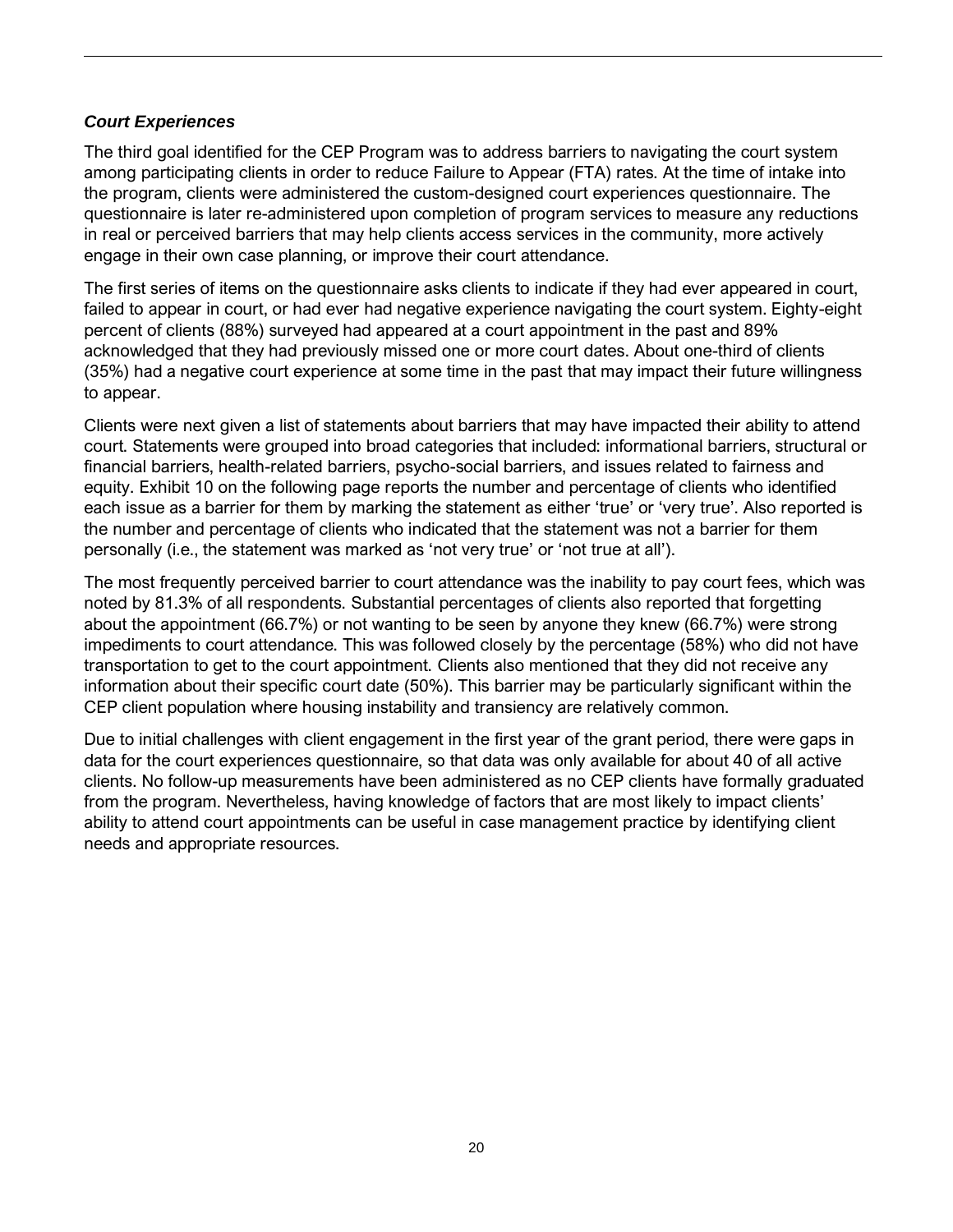|                                  |                                                                                             | $\mathsf{N}$ | Identified as a<br>Barrier |       |                | Not Identified as<br>a Barrier |
|----------------------------------|---------------------------------------------------------------------------------------------|--------------|----------------------------|-------|----------------|--------------------------------|
|                                  |                                                                                             |              | N                          | %     | N              | %                              |
| Informational<br><b>Barriers</b> | I did not receive any information about my court<br>date.                                   | 16           | 8                          | 50.0% | 8              | 50.0%                          |
|                                  | The information about my court date was not in my<br>preferred language.                    | 15           | 0                          | 0%    | 15             | 100%                           |
|                                  | The information about my court date was too<br>difficult to understand.                     | 16           | 3                          | 18.8% | 13             | 81.3%                          |
| Structural or<br>Financial       | The office hours for the court appointment were<br>not convenient for me                    | 15           | $\overline{2}$             | 13.3% | 13             | 86.7%                          |
| <b>Barriers</b>                  | I could not attend because of school or work<br>conflicts.                                  | 14           | 4                          | 28.6% | 10             | 71.4%                          |
|                                  | I had no transportation to get to the appointment.                                          | 17           | 10                         | 58.8% | $\overline{7}$ | 41.2%                          |
|                                  | I had no one to care for my children or other<br>dependents.                                | 12           | 3                          | 25.0% | 9              | 75.0%                          |
|                                  | I could not afford the court fees.                                                          | 16           | 13                         | 81.3% | 3              | 18.8%                          |
| Health-<br>Related               | I could not attend because of a disability or<br>physical health issue.                     | 17           | 3                          | 17.6% | 14             | 82.4%                          |
| <b>Barriers</b>                  | I could not attend because of an alcohol or drug<br>problem or mental health issue.         | 18           | 3                          | 16.7% | 15             | 83.3%                          |
| Psycho-Social<br><b>Barriers</b> | I did not want to be seen by anyone I knew.                                                 | 18           | 12                         | 66.7% | 6              | 33.3%                          |
|                                  | I did not want my friends, family, or co-workers to<br>find out about my court involvement. | 16           | 5                          | 31.3% | 11             | 68.8%                          |
|                                  | I did not think anything would happen to me if I<br>missed the appointment.                 | 15           | $\overline{2}$             | 13.3% | 13             | 86.7%                          |
|                                  | I forgot about the appointment                                                              | 18           | 12                         | 66.7% | 6              | 33.3%                          |
|                                  | I felt too anxious about what might happen to me,<br>so I decided not to go.                | 17           | 8                          | 47.1% | 9              | 52.9%                          |
|                                  | I thought it would be okay since a lot of other<br>people skip their court appointments.    | 16           | $\overline{2}$             | 12.5% | 14             | 87.5%                          |
| Perceived<br>Fairness and        | I thought it was unfair that I had to go in the first<br>place.                             | 17           | 4                          | 23.5% | 13             | 76.5%                          |
| <b>Equity Issues</b>             | I thought the judge would not consider all the facts<br>or find out the whole story.        | 15           | $\overline{7}$             | 46.7% | 8              | 53.3%                          |
|                                  | I thought I would not be treated with dignity or<br>respect.                                | 15           | 4                          | 26.7% | 11             | 73.3%                          |
|                                  | I thought the judge would not care about my needs<br>or concerns.                           | 18           | $\overline{7}$             | 38.9% | 11             | 61.1%                          |
|                                  | I thought I would be treated unfairly.                                                      | 16           | 6                          | 37.5% | 10             | 62.5%                          |

#### Exhibit 10. **Client Reported Barriers to Court Attendance – Baseline Court Experiences Survey** (*n=*18)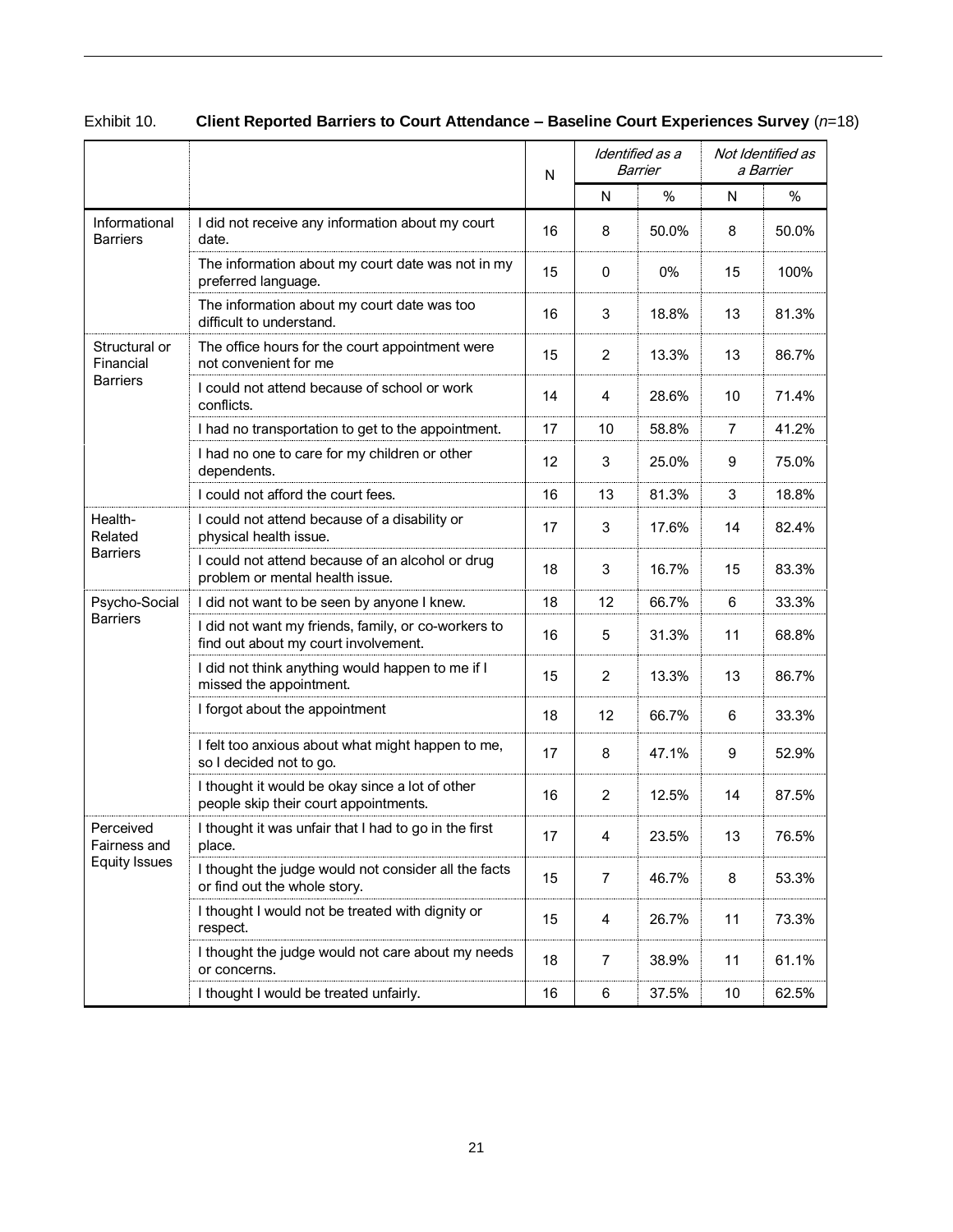#### Failure to Appear (FTA)

The fourth CEP project goal, which relates to court experiences, is to improve court attendance and reduce FTA rates among misdemeanor offenders, including those with a history of repeated offenses or FTA. Under California law, failing to appear in court may result in a bench warrant and re-arrest and can increase jail time and penalties. Accordingly, a major focus of case management activities is to help clients attend their court dates as scheduled to prevent escalating involvement with the criminal justice system. Among CEP clients, the FTA rate reported on the court outcome tracking tool was 16% indicating that CEP clients failed to appear at 16% of all scheduled dates. This figure compares to an FTA rate of 21% among clients who were eligible for the CEP Program, but who never formally enrolled. Although *client* and *outreach only* populations may not be fully equivalent, the analysis does present a promising pattern among CEP clients. The FTA rate will continue to be monitored on a quarterly basis to determine whether this pattern continues to hold as more clients enroll in and access services through the program.



#### Exhibit 11. **Failure to Appear Rate among CEP Clients** (*n=*45)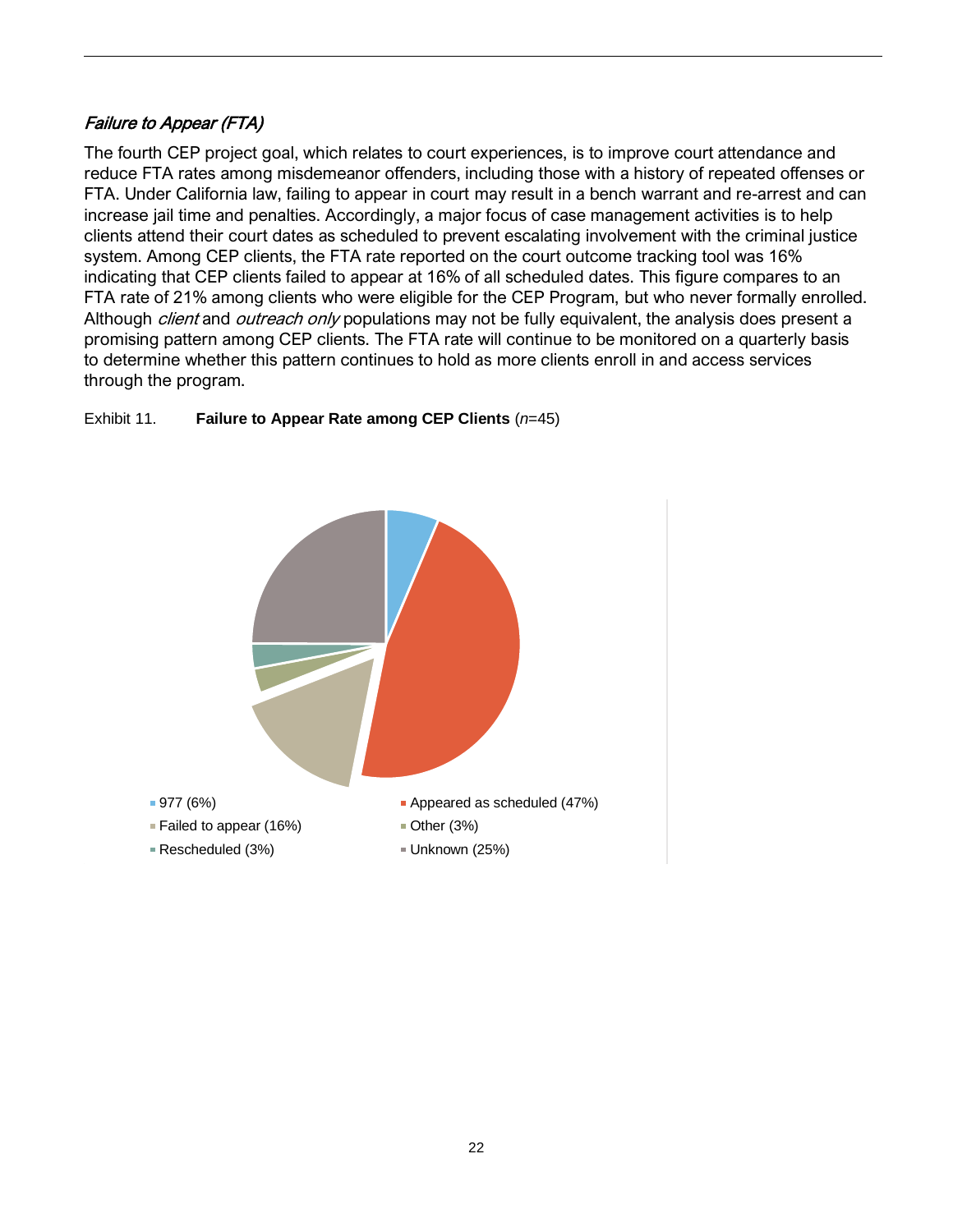#### *Recidivism Analysis*

The final goal of CEP services is to prevent further criminal behavior, arrest, and/or reentry into the criminal justice system. The CEP Program has identified a local definition of recidivism that will be used in future outcome analyses. These analyses will also include the BSCC definition. Each of these definitions are listed below:

- **Shasta County Probation Local Definition.** Any return to custody, filing of a new criminal complaint, new conviction, or reentry into the Misdemeanor Community Engagement Program after completing the program.
- **BSCC definition.** A conviction of a new crime committed within 3 years of release from custody or committed within 3 years of a placement on supervision for a previous criminal conviction.

Shasta County Probation has continued to track recidivism events among clients enrolled in the CEP program. The number of recorded events has been extremely low and the number of clients with a sufficient time horizon for tracking is also relatively low due to delays in program start-up. The project team and the external evaluator have plans to meet in August 2021 to discuss the availability of data to support the recidivism analysis, so that it can be completed as soon as there is a sufficient sample size to support the analysis. The evaluation team is also actively reviewing technical assistance materials made available by BSCC. The recidivism analysis represents an immediate priority and area of focus of grant activities now that client enrollment has begun to accelerate and data collection processes have become more reliable and streamlined.

#### Logic Model

The Shasta County CEP logic model provides a tool for mapping the relationships between program strategies and activities and their intended outcomes. The Shasta County Probation CEP logic model is structured to provide measurement of program outputs, and short-term and long-term outcomes associated with CEP implementation (See Attachment A). Outputs measure the provision of outreach, engagement, case management, and referral services to misdemeanor offenders enrolled in the program. Short-term outcomes include changes in anti-social values and attitudes (i.e., criminal thinking), reductions in barriers to navigating the justice system, and improvements in access to, retention in, and completion of pre-trial diversion, substance use and mental health treatment, employment assistance, and housing support services. The long-term program outcomes, as noted in the previous discussion, include reducing failure to appear (FTA) rates and preventing further criminal behavior, arrest, and/or reentry into the criminal justice system among misdemeanor offenders. The original version of the logic model also included the long-term impact of reducing secondary trauma exposure among family members of offenders. Impacts on family members are presumed and are not included in the measurement model, and so have been excluded from the revised program logic model.

#### *Progress Toward Goals*

The CEP Program experienced a slower than anticipated start-up due to several implementation challenges, most notably, challenges tied to government shutdowns caused by the COVID-19 pandemic. Temporary court and office closures delayed the number of new clients who were identified for the program, and impeded outreach and recruitment efforts once identified clients were referred. The second major implementation issue involved staffing challenges at HCHWC early on in the implementation timeline. HCHWC was in the process of recruiting and hiring two new case managers for the grant when COVID shutdowns occurred, and only one case manager was hired. Mid-way through the first year, the case manager left HCHWC and was eventually replaced by two new case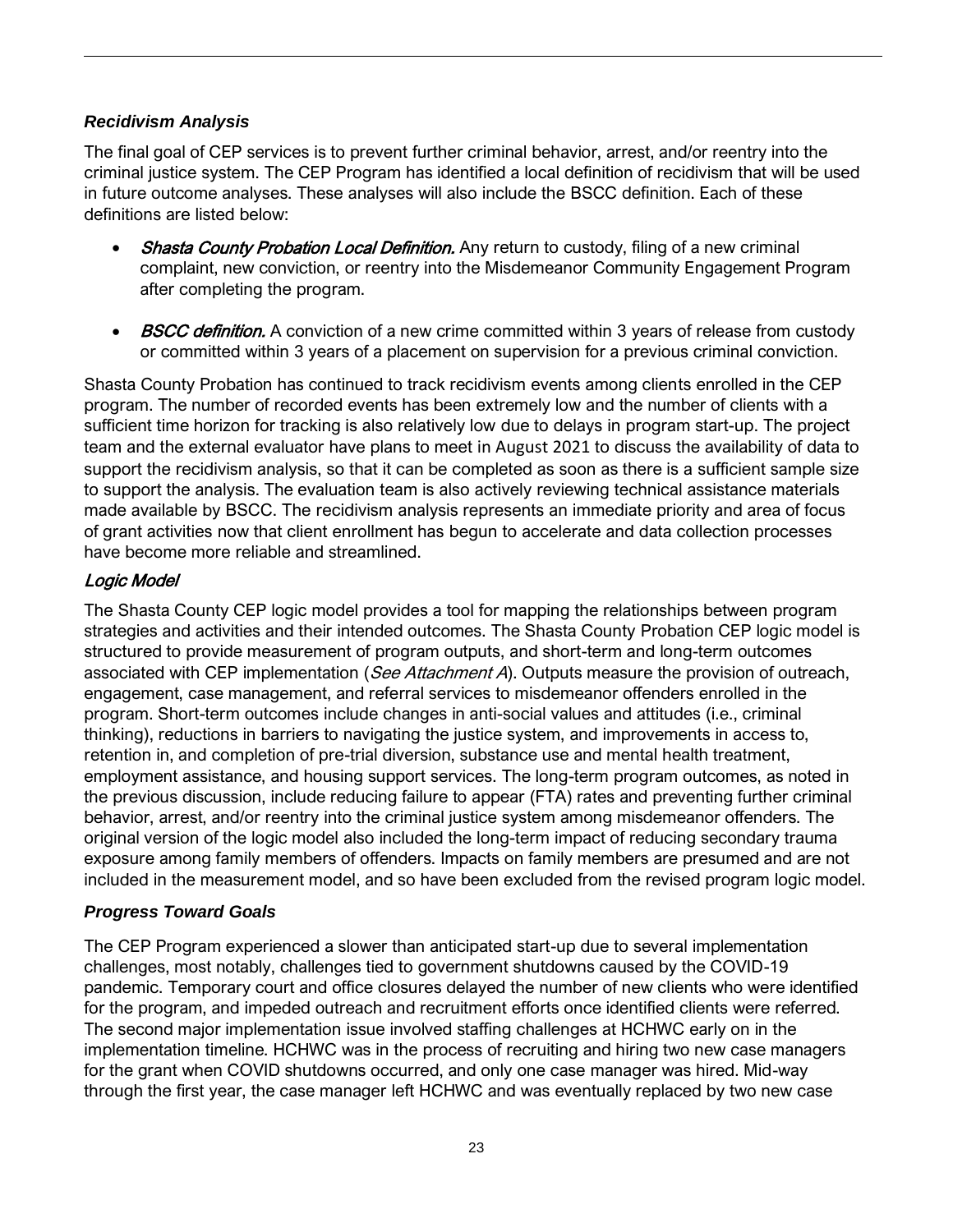management staff who now have been successfully integrated into the program. This turnover in staffing created a temporary discontinuity in services, although this has since been resolved with the current staffing configuration. As a consequence of these initial challenges, many of the clients referred during the first year of the program were involved in outreach and engagement efforts only, or were considered one-time interventions. The majority of clients who formally enrolled in the CEP Program did not initiate services until January 2021 or later. These current clients are actively utilizing services, and caseloads are approaching the maximum target of 50 enrolled clients. However, the initial delays in program enrollment translated into relatively few clients having completed program services. This also limited the capacity of the evaluation team to measure key program outcomes or to demonstrate achievement of targeted program goals.

#### **Evaluation Next Steps**

Despite early implementation challenges caused by the COVID-pandemic, the Shasta County CEP Program is now on track and has made significant strides to increase program staffing, strengthen implementation quality, and enhance communication and data management practices across partnering organizations. The project team is continuing to formalize criteria for service completion and processes for individual case review to begin graduating clients from the program. The team will continue to use evaluation data to drive quality improvement efforts to help clients access needed services in the community, address underlying behavioral health and housing needs, successfully navigate the court process, and prevent reentry into the criminal justice system.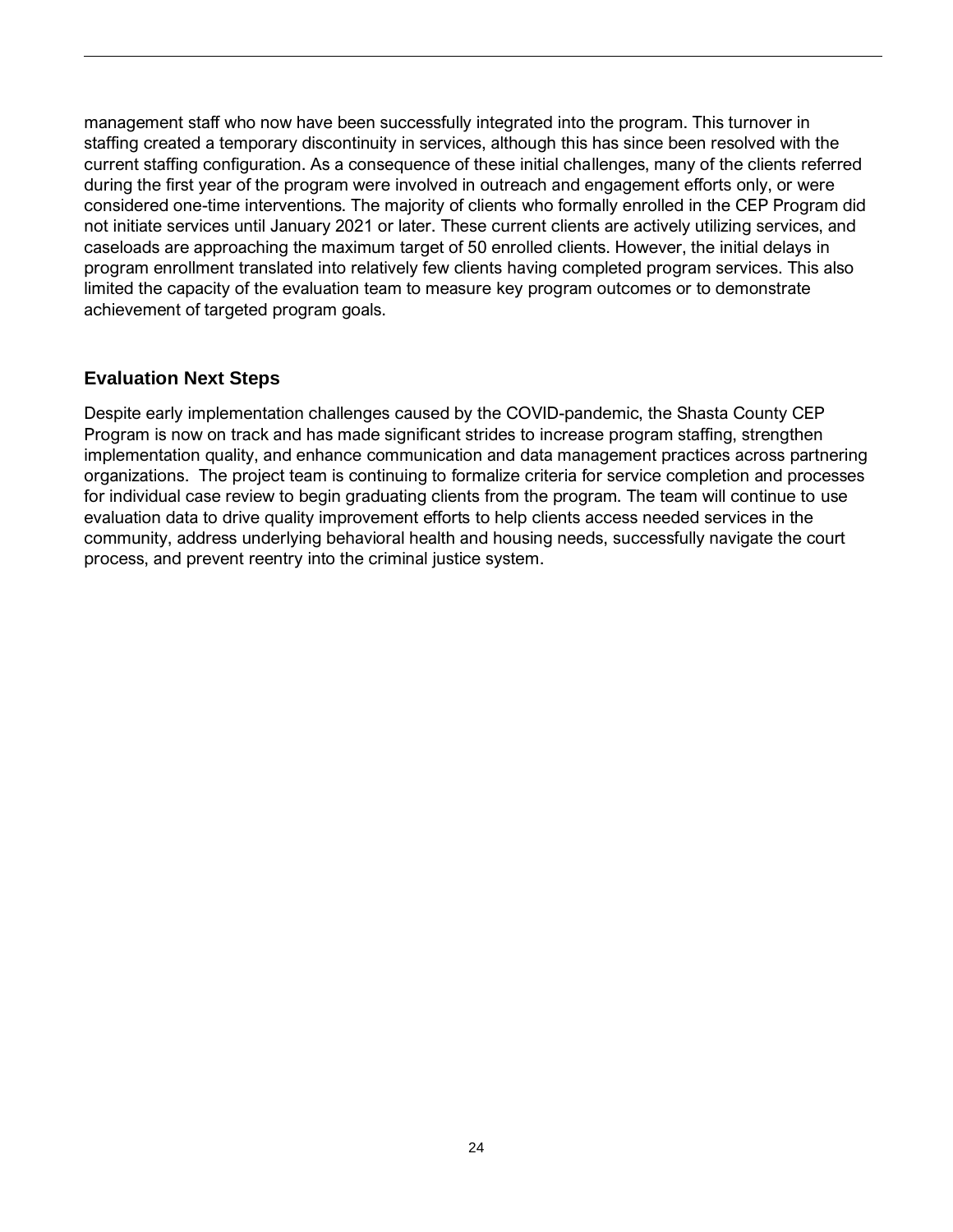# **Attachment A**

# **Shasta County Probation Community Engagement Program (CEP) Logic Model**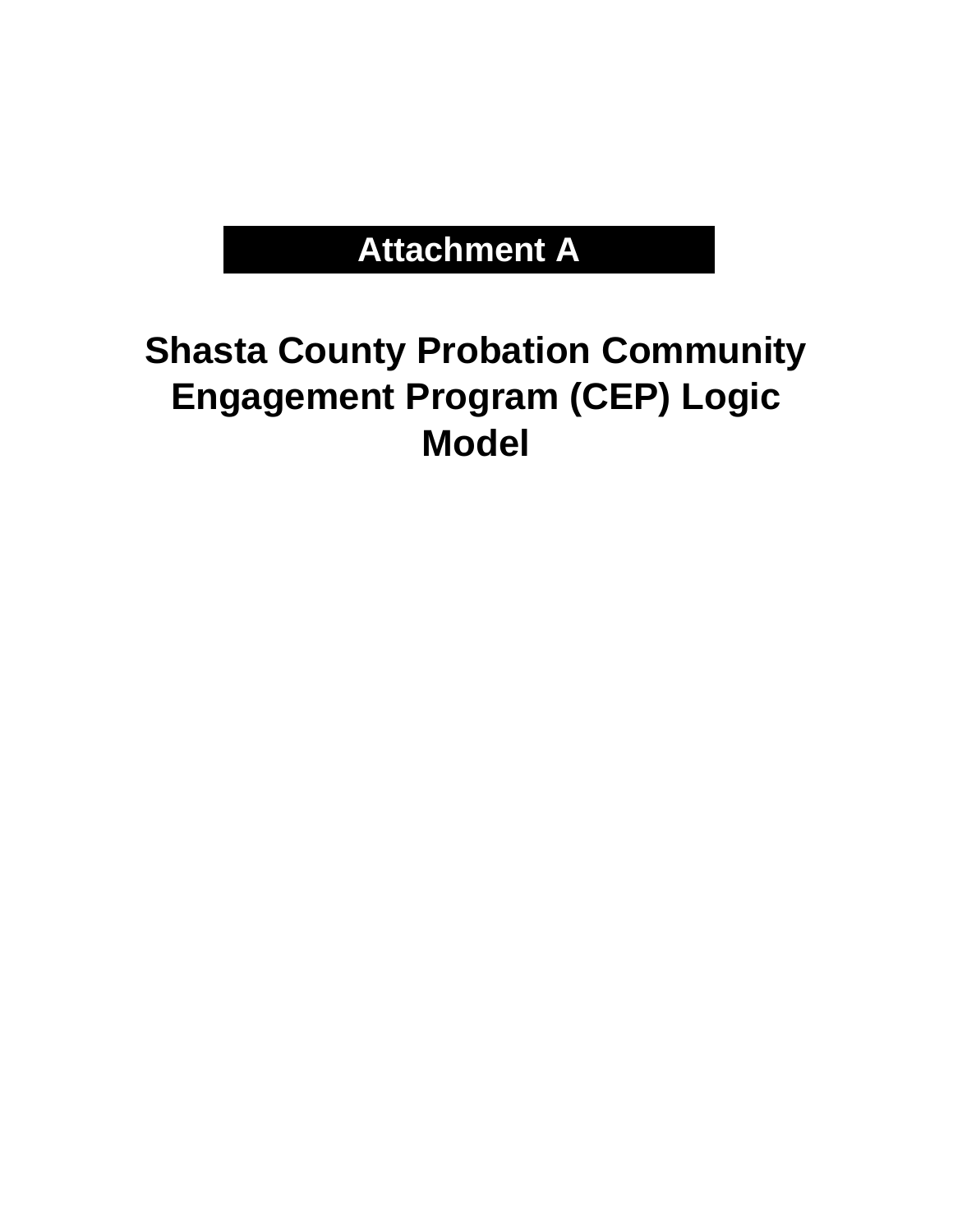## **Shasta County Probation Community Engagement Program (CEP) Logic Model**

| <b>Inputs</b>                                                                                                                                                                                                                                              | <b>Strategies/Activities</b>                                                                                                                                                                                                                                                                                                                                                                                                                  | <b>Outputs</b>                                                                                                                                                                                                                                                                                                                                                                                      | <b>Short-Term Outcomes -</b>                                                                                                                                                                                                                                                                                                          | + Long-Term Outcomes                                                                                      |
|------------------------------------------------------------------------------------------------------------------------------------------------------------------------------------------------------------------------------------------------------------|-----------------------------------------------------------------------------------------------------------------------------------------------------------------------------------------------------------------------------------------------------------------------------------------------------------------------------------------------------------------------------------------------------------------------------------------------|-----------------------------------------------------------------------------------------------------------------------------------------------------------------------------------------------------------------------------------------------------------------------------------------------------------------------------------------------------------------------------------------------------|---------------------------------------------------------------------------------------------------------------------------------------------------------------------------------------------------------------------------------------------------------------------------------------------------------------------------------------|-----------------------------------------------------------------------------------------------------------|
| <b>Program Staff</b><br>Shasta County Probation<br>Department<br>Probation Assistant (PA)<br>Hill Country Health and<br><b>Wellness Center</b><br>(HCHWC)<br>Supervisory and Case<br>Management Staff<br><b>Prop 47 Local Advisory</b><br><b>Committee</b> | Outreach, Assessment, and Support<br>• Conduct community outreach to<br>engage misdemeanor offenders<br>identified by the Probation Assistant<br>(PA) and criminal justice partners<br>(e.g., courts, local jails, District<br>Attorney, Public Defender, etc.).<br>• Provide case plan development and<br>case coordination to help clients<br>navigate the justice system and<br>access needed rehabilitative<br>services in the community. | • Number/percent of misdemeanor<br>offenders contacted through<br>outreach.<br>• Number/percent of offenders who<br>voluntarily participate in case<br>management services by county<br>location and demographic<br>characteristics.<br>• Number of service units delivered<br>(outreach and case management<br>activities)<br>• Rates of retention and attrition in<br>case coordination services. | • Reductions in criminal thinking.<br>• Reductions in perceived barriers<br>to navigating the criminal justice<br>system.<br>• Decreased failure to appear<br>(FTA) rates for misdemeanor<br>offenses (i.e., number of<br>misdemeanor FTAs among CEP<br>clients compared to eligible<br>clients receiving outreach<br>services only). | Completion of CEP services<br>based on demonstrated<br>progress toward achieving case<br>plan benchmarks. |
| <b>Funding</b>                                                                                                                                                                                                                                             | <b>Diversion Services</b>                                                                                                                                                                                                                                                                                                                                                                                                                     | • Number of eligible offenders referred                                                                                                                                                                                                                                                                                                                                                             |                                                                                                                                                                                                                                                                                                                                       | Decreased rates of recidivism                                                                             |
| Prop 47 discretionary<br>grant funds<br><b>Evaluation</b><br>EMT Associates, Inc.                                                                                                                                                                          | • Increase engagement and retention<br>in the District Attorney's<br>Misdemeanor Pre-Filing<br>Diversion/Crime Victim Advocate<br>Program.                                                                                                                                                                                                                                                                                                    | for pre-trial misdemeanor diversion<br>by county location, risk, and<br>demographic characteristics.<br>• Number of diversion program<br>contacts by type.                                                                                                                                                                                                                                          | • Completion of pre-trial<br>misdemeanor diversion among<br>individuals referred to the<br>program (% of total<br>participants).                                                                                                                                                                                                      | and re-entry into the criminal<br>justice system.                                                         |
|                                                                                                                                                                                                                                                            | <b>Intensive Case Management and</b><br><b>Linkages to Community Services</b><br>• Identify and assess individuals with<br>unmet mental health and alcohol and<br>other drug treatment needs and refer<br>clients to community-based<br>providers.                                                                                                                                                                                            | • CEP clients assessed for untreated<br>substance use and mental health<br>disorders.<br>• CEP clients diagnosed with a mental<br>health or substance use disorder<br>(SUD).<br>• CEP clients referred to community-<br>based alcohol and drug and mental<br>health treatment providers.                                                                                                            | • Increased enrollment and<br>retention in treatment services<br>resulting in improved<br>behavioral health functioning.                                                                                                                                                                                                              |                                                                                                           |
|                                                                                                                                                                                                                                                            | • Provide housing support services,<br>including budgeting workshops, rent<br>subsidies, and housing assistance to<br>promote stable housing.                                                                                                                                                                                                                                                                                                 | • CEP clients referred housing<br>assistance programs (e.g., budgeting<br>workshops, rental assistance).                                                                                                                                                                                                                                                                                            | • Increased housing stability (i.e.,<br>transition from homeless or<br>transient status) among CEP<br>clients.                                                                                                                                                                                                                        |                                                                                                           |
|                                                                                                                                                                                                                                                            | • Connect clients with education and<br>employment assistance services to<br>address unemployment and under-<br>employment.                                                                                                                                                                                                                                                                                                                   | • CEP clients referred to education and<br>employment assistance services.                                                                                                                                                                                                                                                                                                                          | • Increased entry into the labor<br>force and increase rates of<br>employment among CEP<br>clients.                                                                                                                                                                                                                                   |                                                                                                           |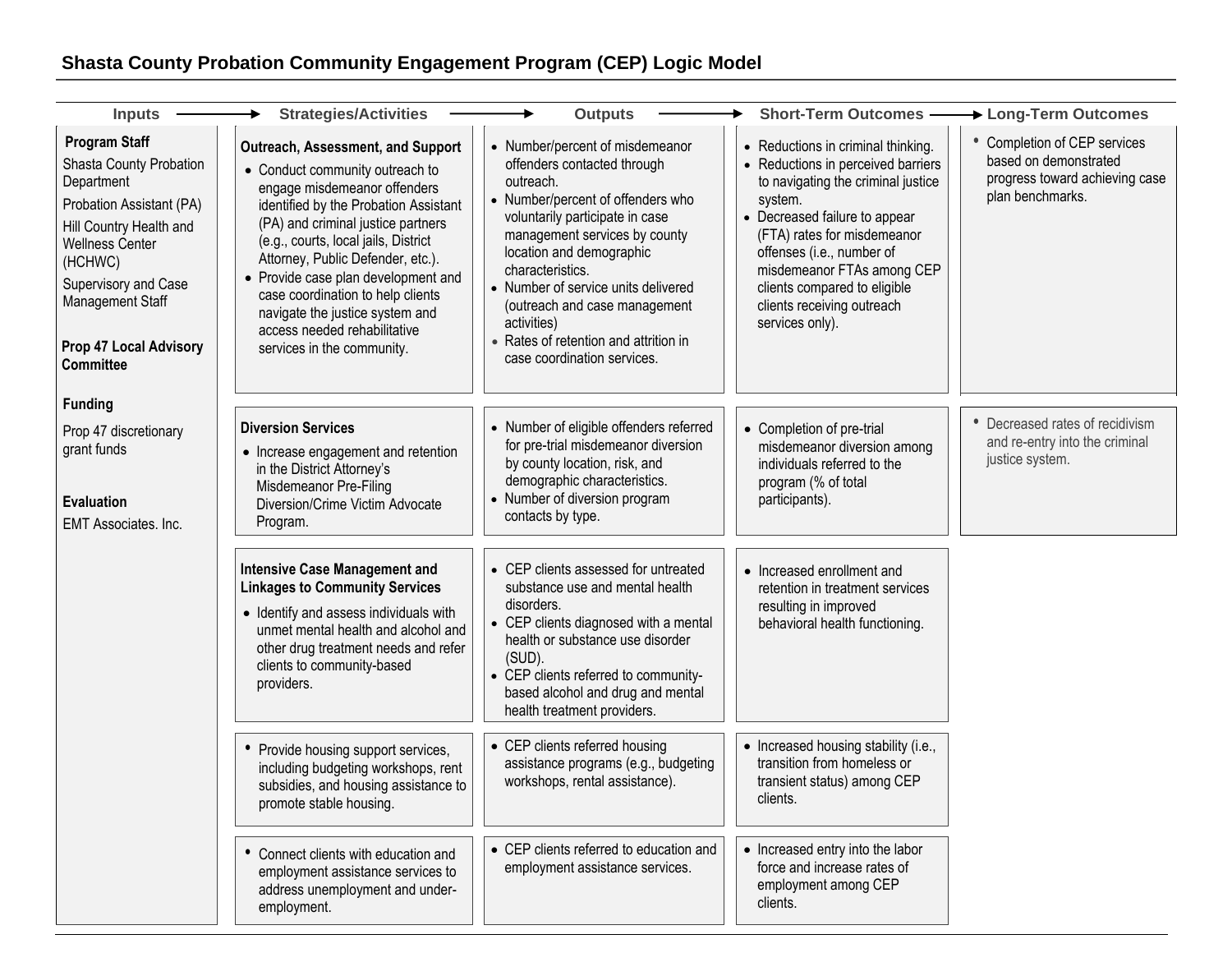# **Attachment B**

# **Shasta County Probation Community Engagement Program (CEP) Grantee Highlight**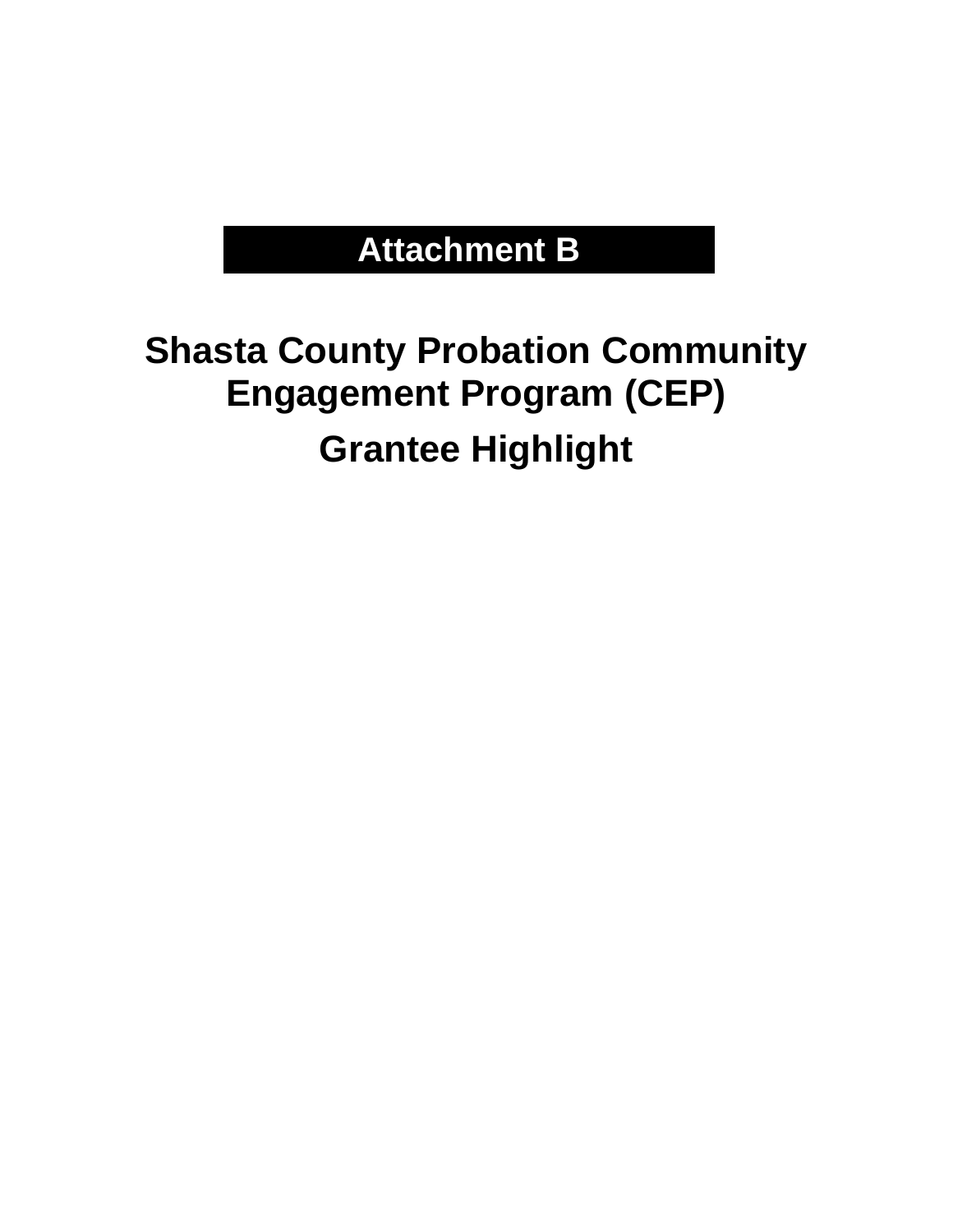### **Shasta County Probation Department Misdemeanor Community Engagement Program (CEP)** *Grantee Highlight**Grantee Highlight*

The Shasta County Misdemeanor Community Engagement Program (CEP) aims to increase community engagement and access to community-based services among misdemeanor offenders. The goal is ultimately to reduce rates of recidivism and reentry into the criminal justice system.

#### *About the Program*

The CEP program model is being implemented through a partnership between Shasta County Probation and Hill Country Health and Wellness



Center (HCHWC)—a Federally Qualified Health Center (FQHC) that provides integrated medical, dental, and mental health support services to clients in Shasta County. Hill Country offers case planning and assessment services and refers clients to substance use disorder treatment, mental health services, and housing assistance based on identified needs. Case managers help clients adhere to their case plans and to navigate the court and community services systems by accompanying them to court hearings, meetings with diversionary services, and/or behavioral health treatment appointments. The CEP program also funds a Probation Assistant (PA) who serves as a liaison between criminal justice system partners (e.g., Probation, jail, attorneys, and the court) and HCHWC. The PA identifies and engages eligible clients based on failure to appear (FTA) lists, jail release lists, and contact lists from local defense attorneys and the District Attorney's office. The information is shared with HCHWC for use in conducting direct outreach and recruitment into the program and initiating the assessment process.

### *Service Utilization & Outcomes*

Despite initial challenges due to the COVID-19 pandemic and related government closures, the Shasta County CEP Program has now successfully recruited and enrolled 45 clients since January of 2020, or about 39% of all clients referred. Case managers have delivered more than 290 in-person contacts with clients addressing a broad range of service needs.

Sixteen percent of clients were confirmed to have enrolled in substance use disorder (SUD) treatment.



- Seven percent of clients were confirmed to have enrolled in mental health treatment.
- Two clients to date (4%) are preparing to graduate from the program based on progress achieving case management goals and positive court outcomes. Comparisons between clients enrolled in CEP and clients who met eligibility requirements but never enrolled, show that CEP clients had lower FTA rates (16%) than clients who did not benefit from CEP services (21%).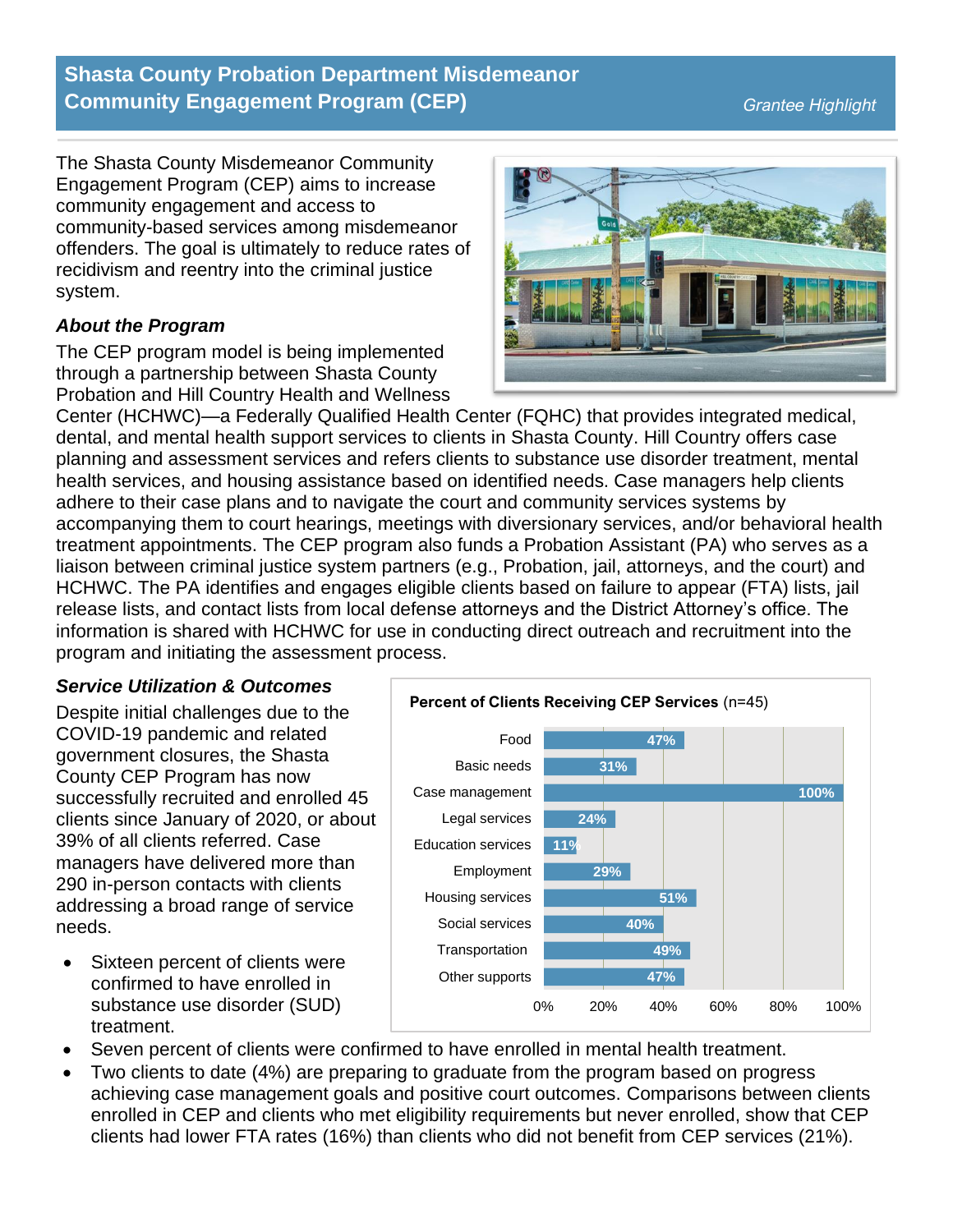# **Attachment C**

# **Shasta County Probation Community Engagement Program (CEP) Data Collection Instruments**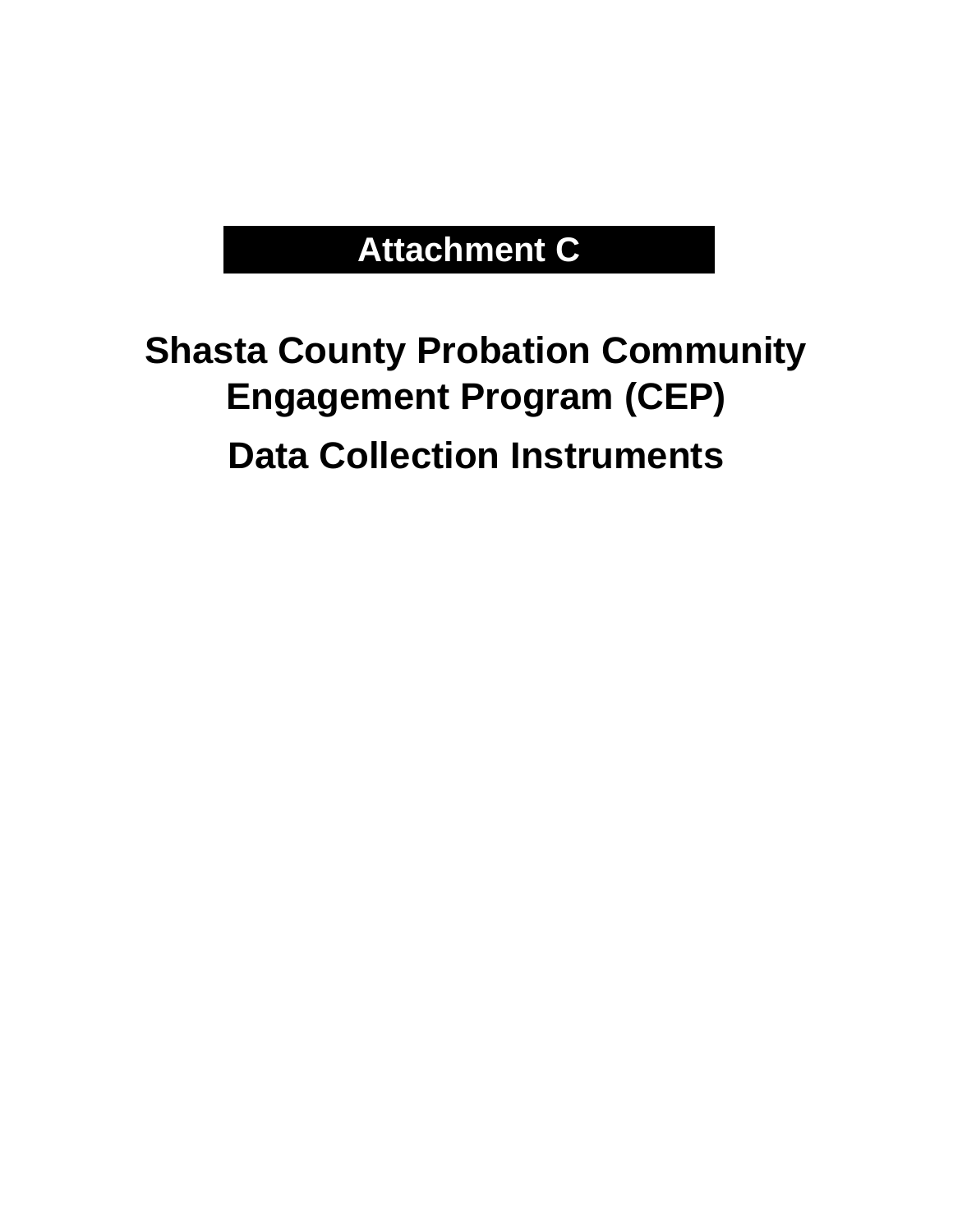### **Shasta County Community Engagement Project (CEP) Participant Profile**

| Client ID: $\begin{array}{ c c c c c }\n\hline\n\end{array}$ $\begin{array}{ c c c c }\n\hline\n\end{array}$ $\begin{array}{ c c c c }\n\hline\n\end{array}$ |                         |
|--------------------------------------------------------------------------------------------------------------------------------------------------------------|-------------------------|
|                                                                                                                                                              | Intake ●<br>Follow-up O |

Please complete the information below as part of the Shasta County Community Engagement Project (CEP) intake process.

| 1. Age:                                                                                                           |                    |                                                           |
|-------------------------------------------------------------------------------------------------------------------|--------------------|-----------------------------------------------------------|
| 2. Gender:<br>O Male<br>O Female<br>O Third gender/non-binary<br>O Prefer to self-define<br>O Prefer not to state |                    |                                                           |
| 3. Race/Ethnicity (Select ALL that apply):                                                                        |                    |                                                           |
| □ American Indian/Alaska Native                                                                                   |                    | □ Black or African American                               |
| □ Asian - Chinese                                                                                                 |                    | Hispanic, Latino, or Spanish                              |
| □ Asian - Japanese                                                                                                |                    | Middle Eastern/North African                              |
| □ Asian - Filipino                                                                                                |                    | □ Native Hawaiian/Pacific Islander - Native Hawaiian      |
| □ Asian - Korean                                                                                                  |                    | □ Native Hawaiian/Pacific Islander - Guamanian            |
| □ Asian - Vietnamese                                                                                              |                    | □ Native Hawaiian/Pacific Islander - Samoan               |
| Asian - Asian Indian                                                                                              |                    | □ Native Hawaiian/Pacific Islander - Other                |
| □ Asian - Laotian                                                                                                 |                    | $\square$ White                                           |
| $\Box$ Asian - Cambodian                                                                                          |                    | $\Box$ Other identified ethnic origin, ethnicity, or race |
| □ Asian - Other                                                                                                   |                    | $\Box$ Decline to state                                   |
| 4. Level of education:                                                                                            |                    |                                                           |
| O Some high school                                                                                                | O College graduate |                                                           |
| O High school graduate                                                                                            | O Graduate degree  |                                                           |
| O GED                                                                                                             | O Other            |                                                           |
| O Some college                                                                                                    |                    |                                                           |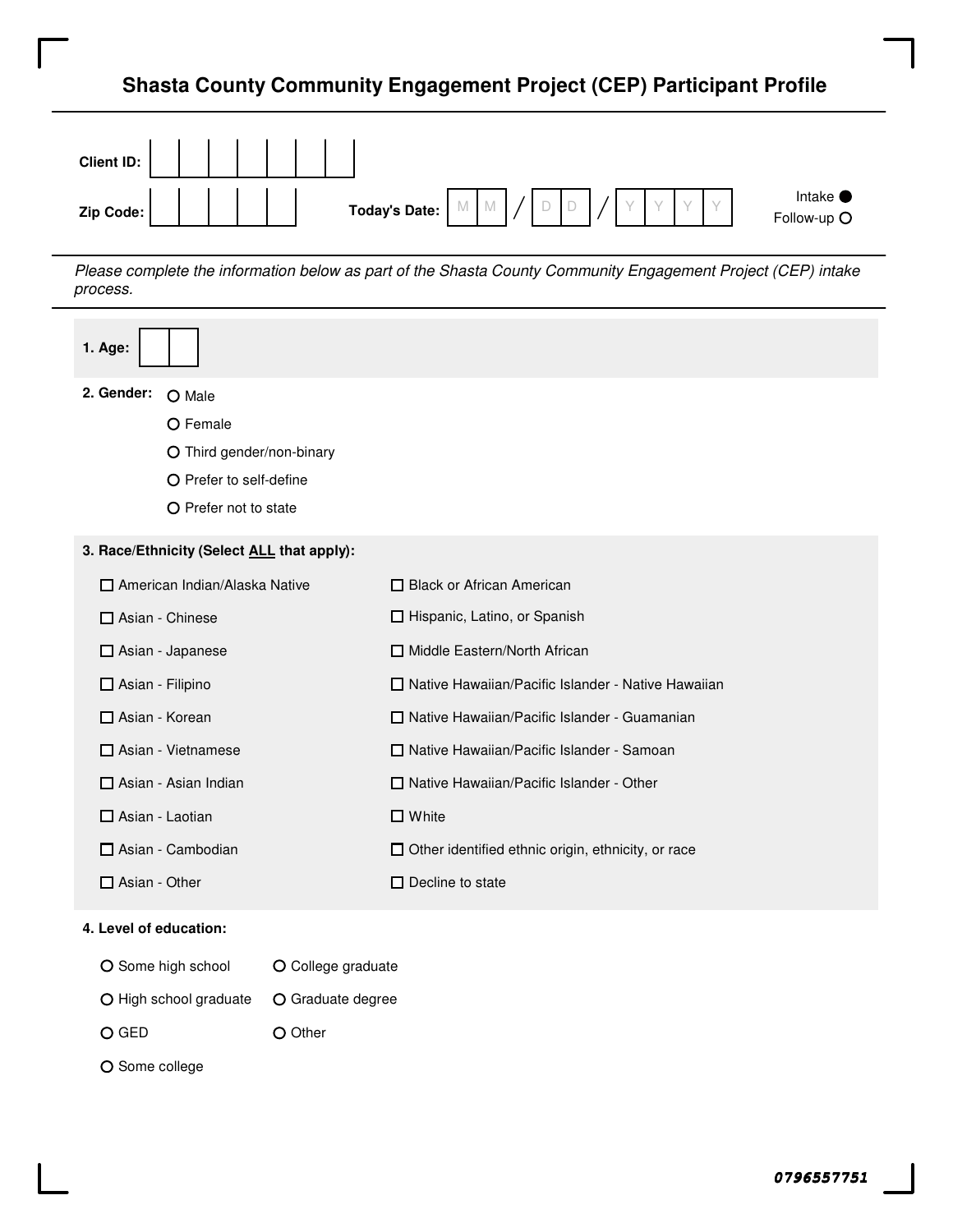#### **5. Employment Status:**

- Employed, Full-time
- Employed, Part-time
- O Not working due to age (under 15 years of age) or full-time student status
- Unemployed
- O Other

#### **6. Housing Status:**

| O Independent living/housing   | O Transitional housing |
|--------------------------------|------------------------|
| O Family/relative homes        | O Rapid rehousing      |
| O Foster care                  | O Sober living homes   |
| O Permanent supportive housing | O Homeless             |
| O Bridge housing               | O Other                |

#### **7. CEP Program Goals:**

| a. Is education a personal goal for this participant?                         | O Yes      | $O$ No |
|-------------------------------------------------------------------------------|------------|--------|
| b. Is employment a personal goal for this participant? $\circ$ Yes $\circ$ No |            |        |
| c. Is housing a personal goal for this participant?                           | O Yes O No |        |

#### **8. Behavioral Health Assessments:**

- a. Was a mental health assessment completed for this paticipant?  $O$  Yes  $O$  No
- If "yes", what was the date that the mental health assessment was completed?



- b. Was a substance use disorder assessment completed for this participant?  $O$  Yes  $O$  No
- If "yes", what was the date that the substance use disorder assessment was completed?



## **Thank you!**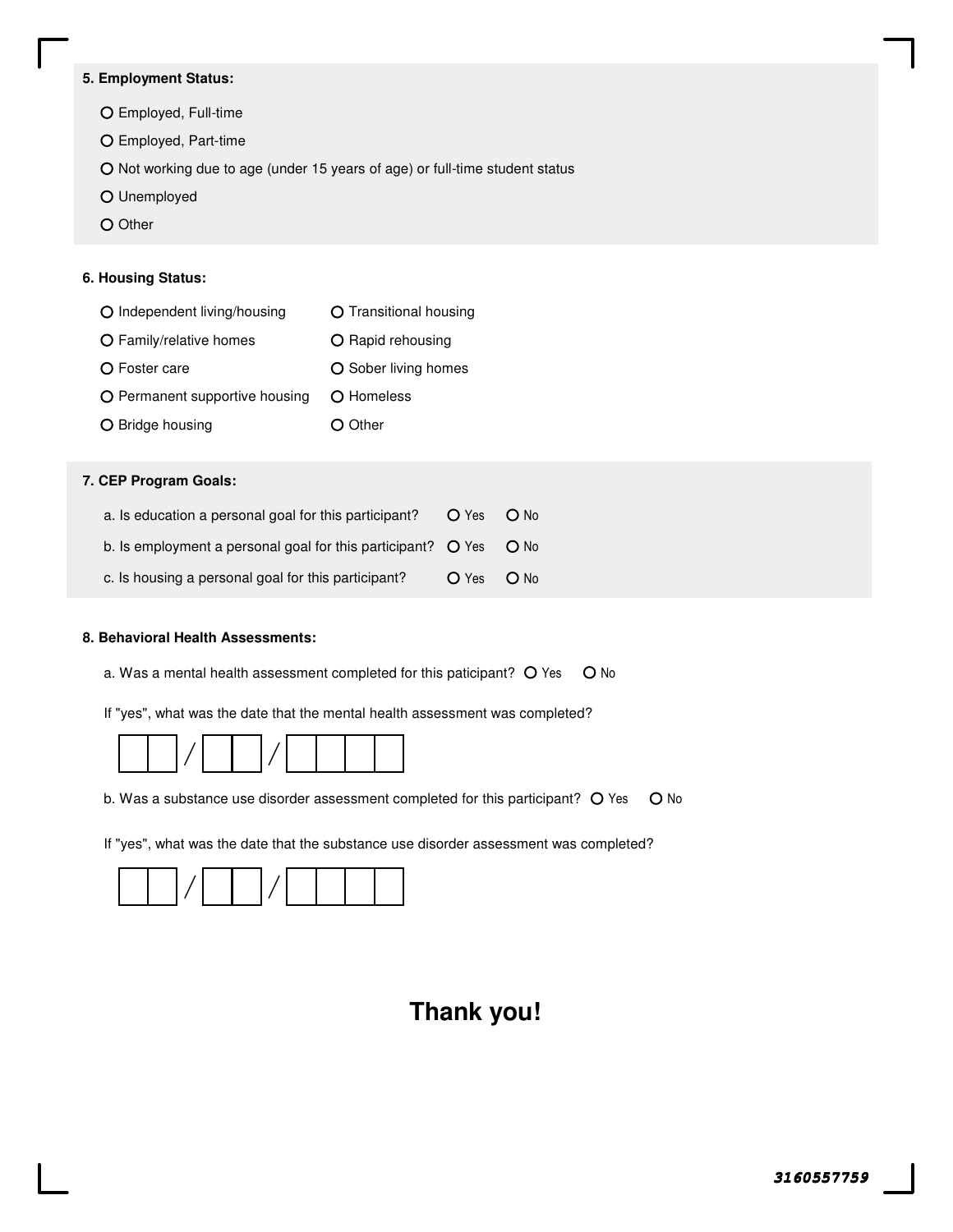### **Shasta County Misdemeanor Community Engagement Program Participant Survey**



*We would like to learn more about the clients we serve and their attitudes and experiences related to the court system. Please take a few minutes to complete the following questions. This information is confidential. No names will be used.*

| Please indicate how much you AGREE                                                                          | Strongly<br>disagree | Disagree | Uncertain | Agree    | Strongly<br>agree |
|-------------------------------------------------------------------------------------------------------------|----------------------|----------|-----------|----------|-------------------|
| or DISAGREE with each statement.                                                                            | (1)                  | (2)      | (3)       | (4)      | (5)               |
| 1. You are involved with the court system because<br>you had a run of bad luck.                             | $\circ$              | $\circ$  | $\circ$   | $\circ$  | O                 |
| 2. You rationalize your actions with statements like<br>"Everyone else is doing it, so why shouldn't I?"    | $\circ$              | O        | $\Omega$  | $\Omega$ | O                 |
| 3. The real reason you are involved with the court<br>system is because of your race.                       | $\circ$              | $\circ$  | $\circ$   | O        | O                 |
| 4. When people tell you what to do, you become<br>aggressive.                                               | $\circ$              | $\circ$  | $\circ$   | $\circ$  | O                 |
| 5. Anything can be fixed in court if you have the right<br>connections.                                     | O                    | O        | O         | O        | O                 |
| 6. Seeing someone cry makes you sad.                                                                        | $\circ$              | $\circ$  | $\circ$   | $\circ$  | $\circ$           |
| 7. You get upset when you hear about someone<br>who has lost everything in a natural disaster.              | $\circ$              | $\circ$  | O         | $\circ$  | O                 |
| 8. Bankers, lawyers, and politicians get away with<br>breaking the law everyday.                            | O                    | O        | O         | O        | O                 |
| 9. You have paid your dues in life and are justified in<br>taking what you want.                            | $\circ$              | $\circ$  | $\circ$   | O        | $\circ$           |
| 10. When not in control of a situation, you feel the<br>need to exert power over others.                    | $\circ$              | $\circ$  | $\circ$   | $\circ$  | $\circ$           |
| 11. When being asked about the motives for engaging<br>in crime, you point out how hard your life has been. | $\circ$              | $\circ$  | $\circ$   | $\circ$  | O                 |
| 12. You are sometimes so moved by an experience<br>that you feel emotions you cannot describe.              | O                    | O        | $\circ$   | O        | O                 |
| 13. You argue with others over relatively trivial<br>matters.                                               | $\circ$              | $\circ$  | $\circ$   | $\circ$  | O                 |
| 14. If someone disrespects you then you have to<br>straighten them out, even if you have to get physical.   | O                    | $\circ$  | $\circ$   | O        | $\circ$           |
| 15. You like to be in control.                                                                              | $\circ$              | $\circ$  | $\circ$   | O        | O                 |
| 16. You find yourself blaming the victims of some of<br>your crimes.                                        | O                    | O        | O         | O        | O                 |
| 17. You feel people are important to you.                                                                   | $\circ$              | $\circ$  | $\circ$   | O        | O                 |
| 18. This country's justice system was designed to treat<br>everyone equally.                                | $\circ$              | $\circ$  | O         | O        | O                 |
| 19. Police do worse things than do the "criminals"<br>they lock up.                                         | $\circ$              | $\circ$  | $\circ$   | O        | $\circ$           |
| 20. You think you have to pay back people who<br>mess with you.                                             | $\circ$              | $\circ$  | $\circ$   | $\circ$  | $\circ$           |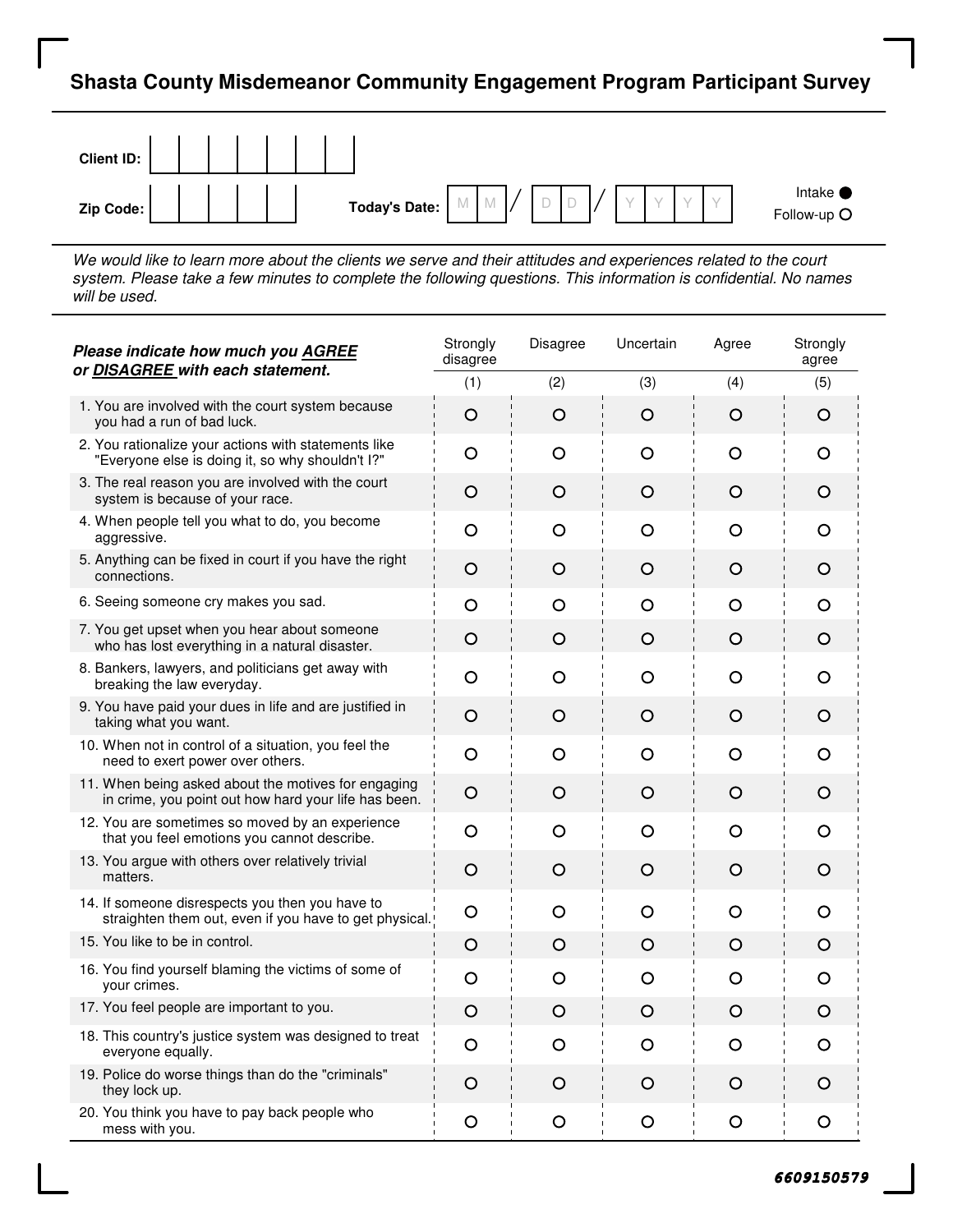| Please indicate how much you AGREE                                                                                   | Strongly<br>disagree | Disagree | Uncertain | Agree    | Strongly<br>agree |
|----------------------------------------------------------------------------------------------------------------------|----------------------|----------|-----------|----------|-------------------|
| or DISAGREE with each statement.                                                                                     | (1)                  | (2)      | (3)       | (4)      | (5)               |
| 21. Nothing you do here is going to make a<br>difference in the way you are treated.                                 | $\circ$              | $\circ$  | $\circ$   | $\circ$  | $\circ$           |
| 22. You feel you are above the law.                                                                                  | $\circ$              | O        | $\circ$   | $\circ$  | O                 |
| 23. It is okay to commit a crime in order to pay for<br>the things you need.                                         | $\Omega$             | $\Omega$ | $\Omega$  | $\Omega$ | $\Omega$          |
| 24. Society owes you a better life.                                                                                  | $\circ$              | O        | $\circ$   | O        | O                 |
| 25. Breaking the law is no big deal as long as you do<br>not physically harm someone.                                | $\circ$              | $\Omega$ | $\Omega$  | $\Omega$ | $\circ$           |
| 26. You find yourself blaming society and external<br>circumstances for the problems in your life.                   | $\circ$              | $\Omega$ | $\Omega$  | $\circ$  | O                 |
| 27. You worry when a friend is having problems.                                                                      | $\circ$              | $\circ$  | $\circ$   | $\circ$  | O                 |
| 28. The only way to protect yourself is to be ready to<br>fight.                                                     | $\circ$              | O        | O         | $\circ$  | O                 |
| 29. You are not to blame for everything you have<br>done.                                                            | $\circ$              | $\circ$  | $\circ$   | $\circ$  | $\Omega$          |
| 30. It is unfair that your are locked-up when bankers,<br>lawyers, and politicians get away with their<br>crimes.    | O                    | O        | $\Omega$  | $\Omega$ | O                 |
| 31. Laws are just a way to keep poor people down.                                                                    | $\circ$              | $\circ$  | $\circ$   | $\circ$  | O                 |
| 32. Your good behavior should allow you to be<br>irresponsible sometimes.                                            | O                    | O        | $\circ$   | $\circ$  | O                 |
| 33. It is okay to commit crime in order to live the life<br>you deserve.                                             | $\circ$              | $\circ$  | $\Omega$  | $\circ$  | $\circ$           |
| 34. Prosecuters often tell witnesses to lie in court.                                                                | $\Omega$             | $\Omega$ | $\Omega$  | $\circ$  | $\circ$           |
| 35. You justify the crime you commit by telling<br>yourself that if you had not done it, someone else<br>would have. | $\circ$              | $\Omega$ | O         | $\circ$  | O                 |
| 36. You may be a criminal, but your environment<br>made you that way.                                                | O                    | O        | O         | O        | O                 |

*Please use the space below if you would like to share any other comments:*

Thank you!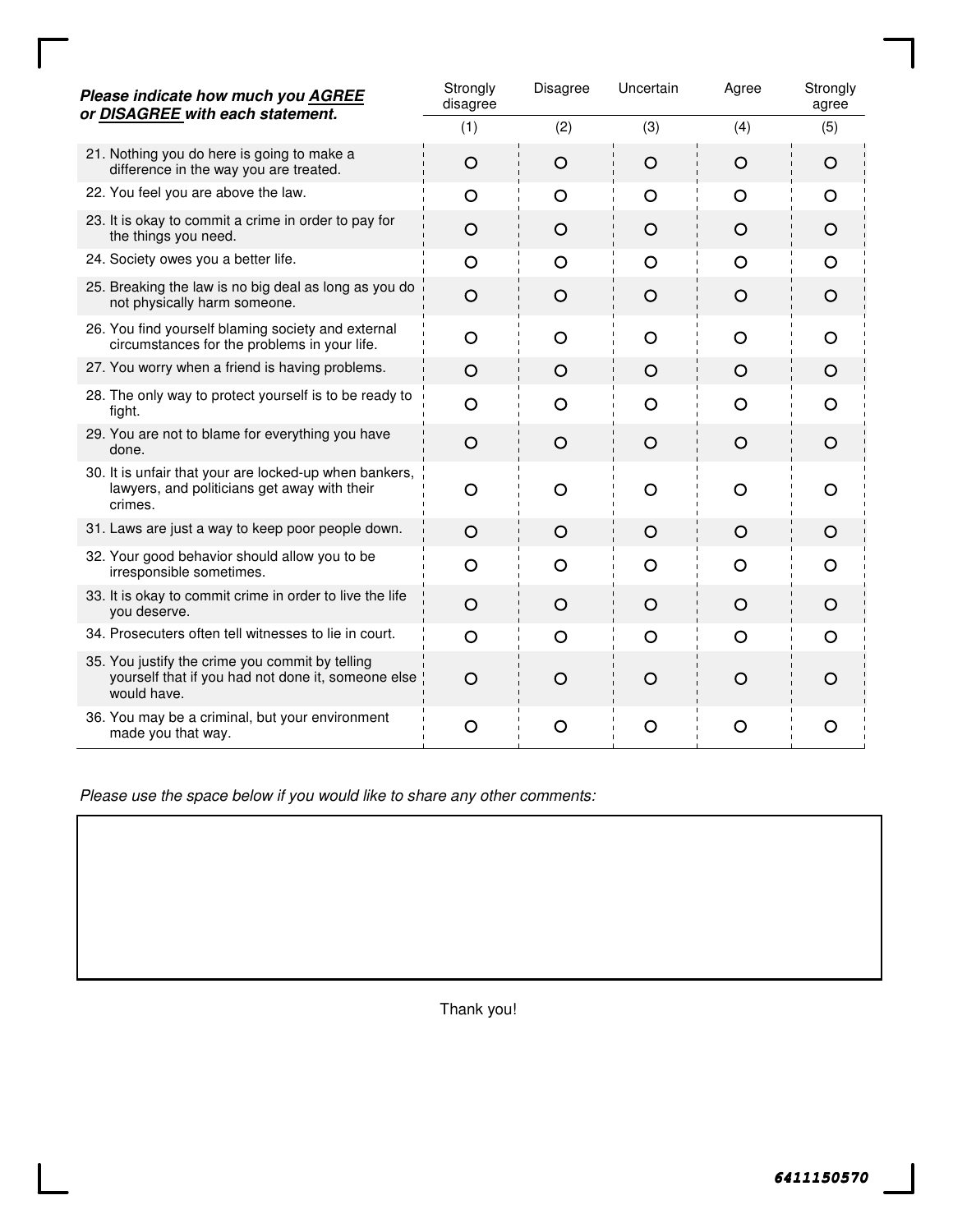### **Shasta County Misdemeanor Community Engagement Court Experiences Survey**

| Client ID: |                                 |
|------------|---------------------------------|
| Zip Code:  | Intake $\bullet$<br>Follow-up O |

*We would like to learn more about the clients we serve and their history of experiences related to the court system. Please take a few minutes to complete the following questions. This information is confidential. No names will be used.*

| 1. Have you ever appeared at a court hearing? |  |
|-----------------------------------------------|--|
|-----------------------------------------------|--|

O Yes, once O Yes, more than once O No O I'm not sure

- **2. If yes, have you ever had a negative experience with a court hearing, for example, feeling like you were treated unfairly or that the judge did not care about your concerns?**
	- $O$  Yes, once  $O$  Yes, more than once  $O$  No  $O$  I'm not sure

#### **3. Have you ever missed a scheduled court hearing (in other words, have you ever failed to appear)?**

O Yes, once O Yes, more than once O No O I'm not sure

*We would also like to hear about the types of barriers you may have faced in the past that prevented you from appearing at a scheduled court date. Please read each of the following statements and mark how 'true' each statement was for you. If you feel like any of the statements don't apply to you, please mark N/A.*

|                                                                                                 | Very true | Somewhat<br>true | Not very true | Not true<br>at all | N/A |
|-------------------------------------------------------------------------------------------------|-----------|------------------|---------------|--------------------|-----|
| 4. I did not receive any information about my court date.                                       | $\circ$   | $\circ$          | $\Omega$      | $\Omega$           | O   |
| 5. The information about my court date was not in my<br>preferred language.                     | O         | ∩                | ∩             | O                  | ∩   |
| 6. The information about my court date was too difficult to<br>understand.                      | $\Omega$  | $\Omega$         | $\Omega$      | O                  | O   |
| 7. The office hours for the court appointment were not<br>convenient for me.                    | ∩         | ∩                | ∩             | ∩                  | ∩   |
| 8. I could not attend because of school or work conflicts.                                      | O         | O                | $\circ$       | O                  | O   |
| 9. I had no transportation to get to the appointment.                                           | O         | $\Omega$         | O             | O                  | O   |
| 10. I had no one to care for my children or other dependents.                                   | $\Omega$  | O                | O             | O                  | O   |
| 11. I could not afford the court fees.                                                          | O         | O                | O             | O                  | O   |
| 12. I did not want to be seen by anyone I knew.                                                 | O         | ∩                | ∩             | $\Omega$           | O   |
| 13. I did not want my friends, family, or co-workers to find out<br>about my court involvement. | ∩         | ∩                | ∩             | ∩                  | ∩   |
| 14. I did not think anything would happen to me if I missed<br>the appointment.                 | O         | $\Omega$         | $\Omega$      | O                  | O   |
| 15. I could not attend because of a disability or physical<br>health issue.                     | O         | O                | O             | O                  | ∩   |
| 16. I could not attend because of an alcohol or drug problem<br>or mental health issue.         | O         | O                | O             | O                  | O   |